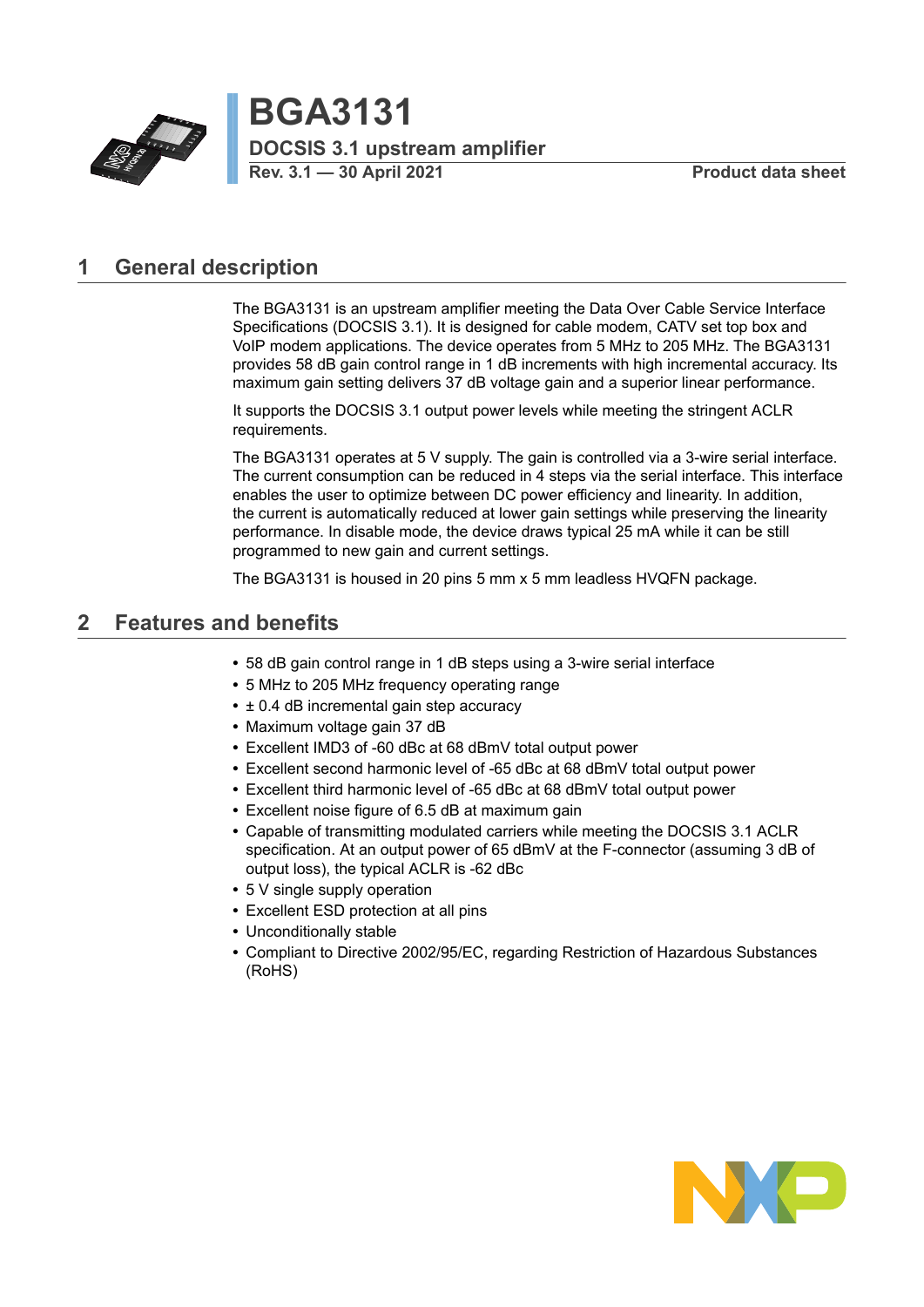# <span id="page-1-2"></span><span id="page-1-1"></span><span id="page-1-0"></span>**3 Applications**

- **•** DOCSIS 3.1 and 3.0 cable modems
- **•** VoIP modems
- **•** Set-top boxes

# <span id="page-1-3"></span>**4 Quick reference data**

### **Table 1. Quick reference data**

Typical values at V<sub>CC</sub> = 5 V, decimal current setting = 3, decimal gain setting 50 to 63; T<sub>amb</sub> = 25 °C; Z<sub>i(dif)</sub> = 200  $\Omega$ : Z<sub>o(se)</sub> = 75 Ω; voltage gain does include loss due to output transformer. Unless otherwise specified. All RF parameters are measured *on an application board with the circuit as shown in* [Figure 12](#page-14-0) *and components listed in* [Table](#page-15-0) 17*.*

| Symbol           | <b>Parameter</b>                          | <b>Conditions</b>                                                                                                     |         | <b>Min</b> | <b>Typ</b> | <b>Max</b> | Unit |
|------------------|-------------------------------------------|-----------------------------------------------------------------------------------------------------------------------|---------|------------|------------|------------|------|
| $I_{\rm CC}$     | supply current                            | transmit-enable mode; TX_EN = HIGH                                                                                    |         | 610        | 660        | 720        | mA   |
|                  |                                           | transmit-disable mode; TX EN = LOW                                                                                    |         |            | 25         |            | mA   |
| $G_v$            | voltage gain                              | gain code = $111111$                                                                                                  | [1] [2] |            | 37         |            | dB   |
| <b>NF</b>        | noise figure                              | transmit-enable mode; gain code = 111111                                                                              |         |            | 6.5        |            | dB   |
| $\alpha_{2H}$    | second harmonic level                     | transmit-enable mode; gain code = 111111;<br>$P_i(RMS) = 31$ dBmV; $P_L(RMS) = 68$ dBmV<br>into 75 $\Omega$ impedance |         |            | -65        |            | dBc  |
| $\alpha_{3H}$    | third harmonic level                      | transmit-enable mode; gain code = 111111;<br>$P_i(RMS) = 31$ dBmV; $P_i(RMS) = 68$ dBmV<br>into 75 $\Omega$ impedance |         |            | $-65$      |            | dBc  |
| IMD <sub>3</sub> | third-order<br>intermodulation distortion | transmit-enable mode; gain code = $111111$ ;<br>$P_1$ (RMS) = 65 dBmV per tone into 75 $\Omega$ impedance             |         |            | -60        |            | dBc  |
| $P_{L(1dB)}$     | output power at 1 dB gain<br>compression  | CW input signal RMS value, f = 205 MHz                                                                                |         |            | 78         |            | dBmV |

[1] P<sub>i</sub> ≤ 31 dBmV

[2] Excluding 5.7 dB loss of resistive matching circuit, to match 75  $\Omega$  to 50  $\Omega$ 

### **Table 2. ACLR quick reference data**

Typical values at V<sub>CC</sub> = 5 V, decimal current setting = 3, decimal gain setting 60, T<sub>amb</sub> = 25 °C; Z<sub>i(dif)</sub> = 200  $\Omega$ : Z<sub>o(se)</sub> = 75  $\Omega$ ; *channel bandwidth = 192 MHz, integration bandwidth = 9.6 MHz, f = 5 MHz to 205 MHz. Unless otherwise specified.*

| Symbol            | Parameter                         | <b>Conditions</b>                                                                                                                                                                                          | Min | Tvp | Max | Unit |
|-------------------|-----------------------------------|------------------------------------------------------------------------------------------------------------------------------------------------------------------------------------------------------------|-----|-----|-----|------|
| <b>DOCSIS 3.1</b> |                                   |                                                                                                                                                                                                            |     |     |     |      |
| <b>ACLR</b>       | adjacent channel<br>leakage ratio | $P_i(RMS) = 31$ dBmV; $P_i(RMS) = 68$ dBmV, channel<br>configuration: channel bandwidth is 192 MHz, with<br>exclusion band at 147.5 MHz, with a bandwidth of 9.6 MHz.<br>Input signal with a PAPR of 13 dB |     | -62 |     | dBc  |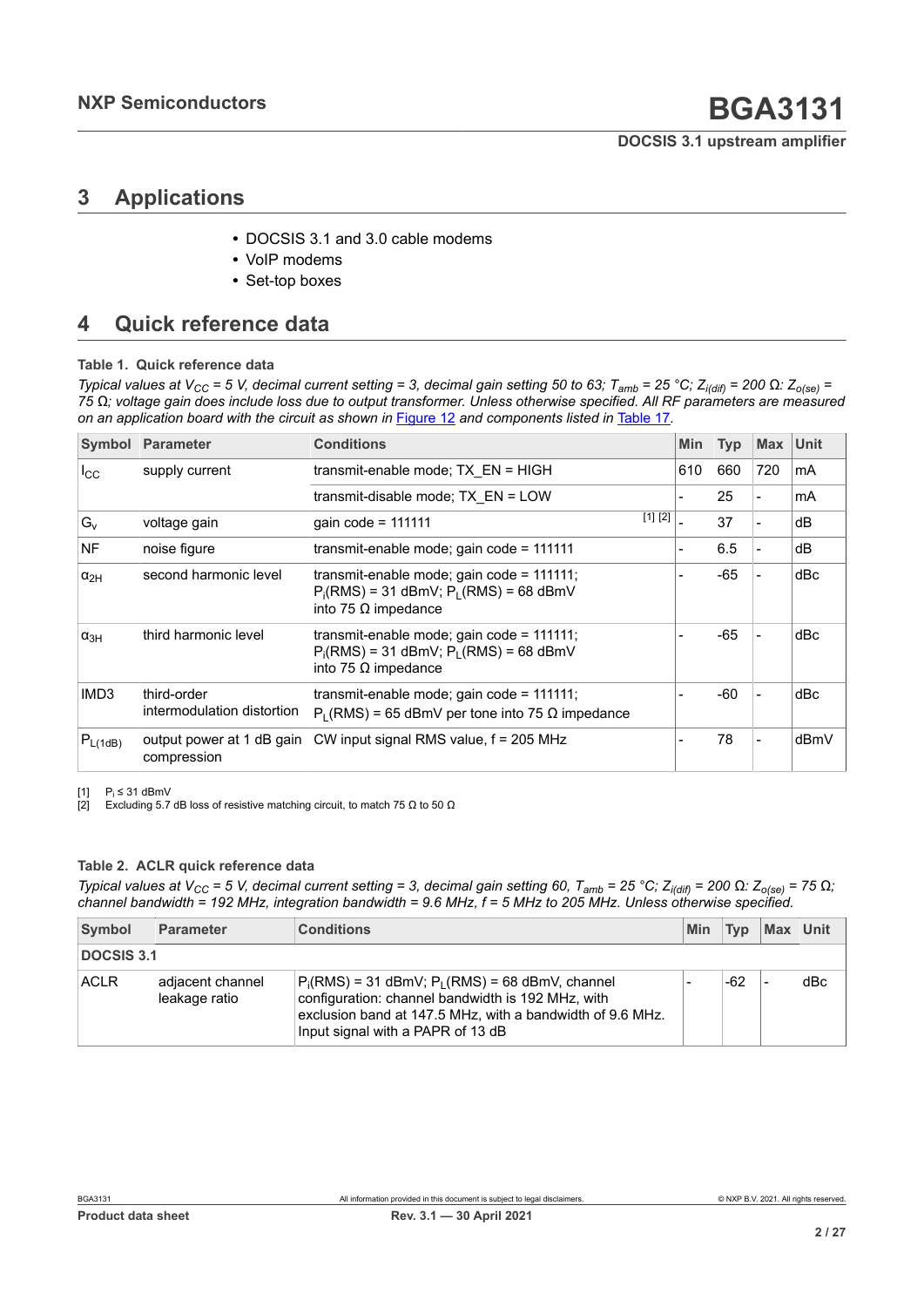# <span id="page-2-0"></span>**5 Ordering information**

| Table 3. Ordering information |                        |             |                                                                                                             |                |  |  |  |
|-------------------------------|------------------------|-------------|-------------------------------------------------------------------------------------------------------------|----------------|--|--|--|
| Type number                   | Orderable part Package |             |                                                                                                             |                |  |  |  |
|                               | number                 | <b>Name</b> | <b>Description</b>                                                                                          | <b>Version</b> |  |  |  |
| <b>BGA3131</b>                | <b>BGA3131J</b>        | HVQFN20     | plastic thermal enhanced very thin quad flat package;<br>no leads; 20 terminals; body 5 mm x 5 mm x 0.85 mm | SOT662-1       |  |  |  |

# <span id="page-2-1"></span>**6 Marking code**

| Table 4. Marking   |                     |  |  |  |  |  |
|--------------------|---------------------|--|--|--|--|--|
| <b>Type number</b> | <b>Marking code</b> |  |  |  |  |  |
| <b>BGA3131</b>     | 3131                |  |  |  |  |  |

# <span id="page-2-2"></span>**7 Functional diagram**

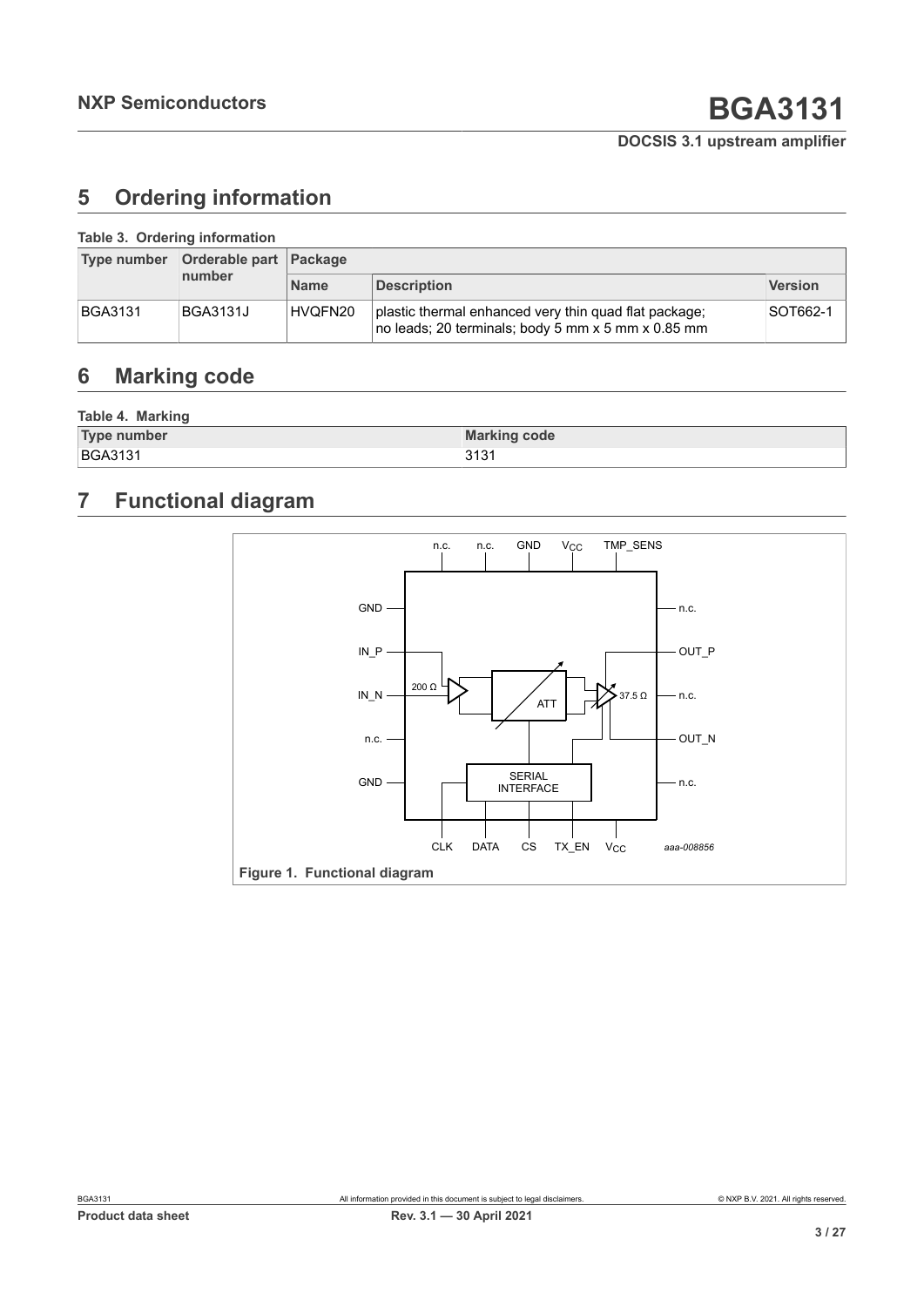# <span id="page-3-0"></span>**8 Pinning information**

## **8.1 Pinning**

<span id="page-3-1"></span>

## **8.2 Pin description**

| <b>Symbol</b> |       | Pin | <b>Description</b>                                                                                          |
|---------------|-------|-----|-------------------------------------------------------------------------------------------------------------|
| <b>GND</b>    |       | 1   | ground                                                                                                      |
| $IN$ $P$      |       | 2   | amplifier input +                                                                                           |
| $IN_N$        |       | 3   | amplifier input -                                                                                           |
| n.c.          | $[1]$ | 4   | not connected                                                                                               |
| <b>GND</b>    |       | 5   | ground                                                                                                      |
| <b>CLK</b>    |       | 6   | clock                                                                                                       |
| <b>DATA</b>   |       | 7   | data                                                                                                        |
| <b>CS</b>     |       | 8   | chip select                                                                                                 |
| TX_EN         |       | 9   | transmit enable active HIGH                                                                                 |
| $V_{\rm CC}$  |       | 10  | supply voltage                                                                                              |
| n.c.          | $[1]$ | 11  | not connected                                                                                               |
| OUT_N         |       | 12  | amplifier output -                                                                                          |
| n.c.          | $[1]$ | 13  | not connected, pin can be left open, grounded, or connected to<br>the center tap voltage in the application |
| OUT P         |       | 14  | amplifier output +                                                                                          |
| n.c.          | $[1]$ | 15  | not connected                                                                                               |
| TMP_SENS      |       | 16  | temperature sense                                                                                           |

<span id="page-3-2"></span>**Table 5. Pin description**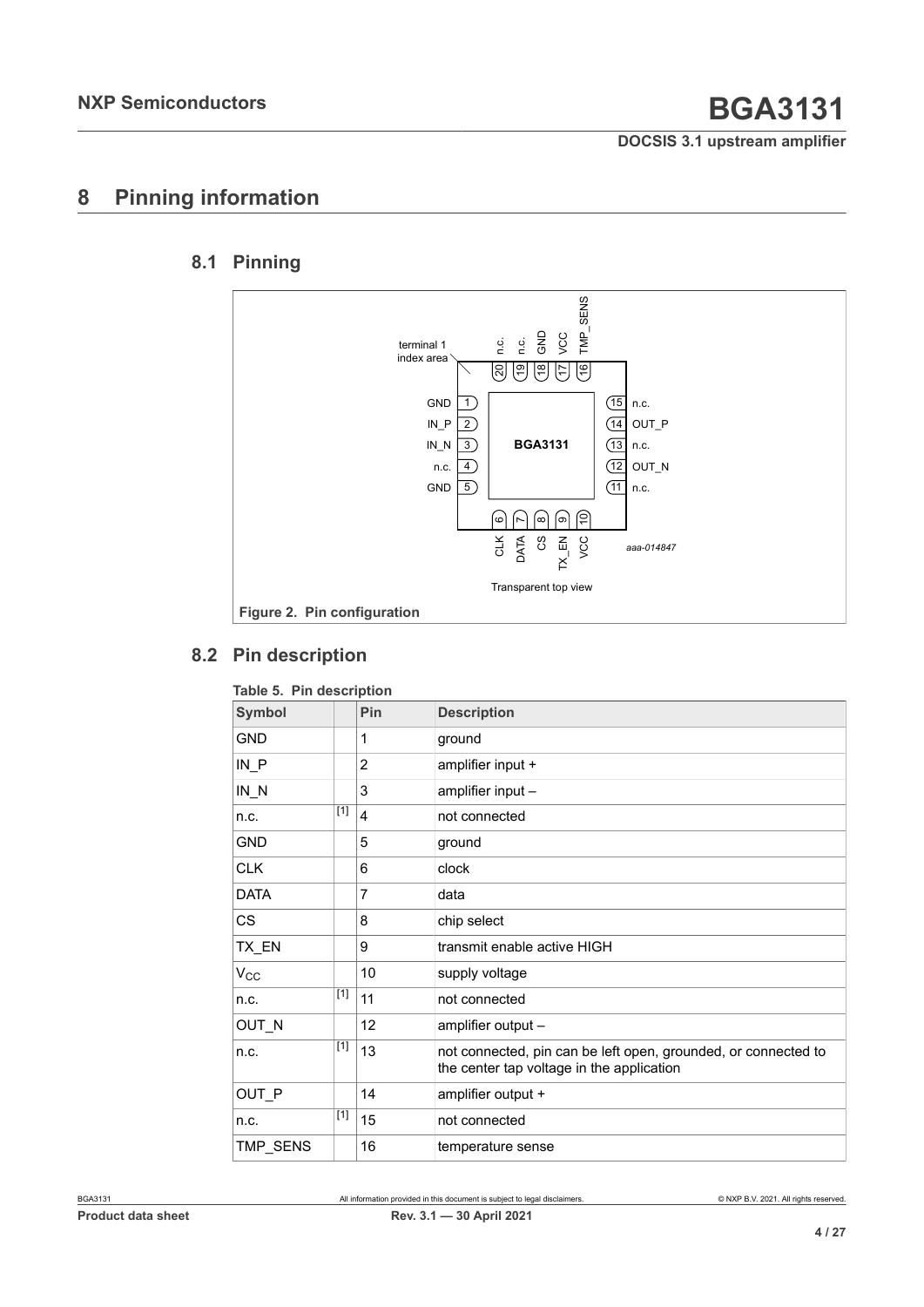<span id="page-4-0"></span>

| Table 5. Pin descriptioncontinued |  |  |
|-----------------------------------|--|--|
|                                   |  |  |

<span id="page-4-1"></span>

| $1.4441$ $1.411$ $1.499$ $1.491$ $1.491$ $1.411$ |     |                         |                    |  |  |  |
|--------------------------------------------------|-----|-------------------------|--------------------|--|--|--|
| Symbol                                           |     | Pin                     | <b>Description</b> |  |  |  |
| $ V_{CC} $                                       |     | 17                      | supply voltage     |  |  |  |
| <b>GND</b>                                       |     | 18                      | ground             |  |  |  |
| ∣n.c.                                            | [1] | 19                      | not connected      |  |  |  |
| n.c.                                             |     | $^{[1]}$ 20             | not connected      |  |  |  |
| <b>GND</b>                                       |     | <sup>∣</sup> die paddle | ground             |  |  |  |

[1] not connected pins can either be left open or grounded in the application

# <span id="page-4-2"></span>**9 Functional description**

## **9.1 Logic programming**

<span id="page-4-3"></span>The programming word is set through a shift register. It uses the data of the SPI bus (pin name DATA), clock (pin name CLK), and enable (pin name TX\_EN) lines. By default, the data is entered in order with the most significant bit (MSB) first and the least significant bit (LSB) last. The Chip Select line (CS) must be low during the data entry, then set high to sample the shift register. The rising edge of the clock pulse shifts each data value into the shift register. When the register is programmed, the new settings take effect:

- on the rising edge, of <CS> if <TX\_EN> was HIGH
- **•** on the rising edge, of <TX\_EN> if <TX\_EN> was LOW

| Data bit                                                | 11       | 10 | 9 | 8 | $\overline{7}$            | 6                              | 5                                          | $\overline{4}$  | 3                       | $\overline{2}$       |            | 0             |
|---------------------------------------------------------|----------|----|---|---|---------------------------|--------------------------------|--------------------------------------------|-----------------|-------------------------|----------------------|------------|---------------|
| Register address Current setting [1]<br><b>Function</b> |          |    |   |   |                           | Attenuation (gain) setting [2] |                                            |                 |                         |                      |            |               |
| Settings                                                | 0        | 0  | 0 | 0 | CI1                       | C[0]                           | G[5]                                       | G[4]            | G[3]                    | GI2]                 | GI1        | G[0]          |
| Initialize                                              | 0        | 0  | 0 | 1 | Soft<br>reset<br>(mirror) | <b>LSB</b> first<br>(mirror)   | ASC<br>address mode<br>$(mirror)$ (mirror) | 16 <sub>b</sub> | 16 <sub>b</sub><br>mode | ASC<br>address first | <b>LSB</b> | Soft<br>reset |
| Reserved                                                | l 0      | 0  | 1 | 0 | 0                         | 0                              | $\mathbf{0}$                               | 0               | 0                       | 0                    | 0          | 0             |
| Reserved                                                | $\Omega$ | 0  | 1 | 1 | 0                         | 0                              | $\mathbf{0}$                               | 0               | 0                       | 0                    | 0          | 0             |

**Table 6. Programming register**

[1] For current bit settings see [Table](#page-6-0) 8

[2] For gain bit settings see [Table](#page-6-1) 7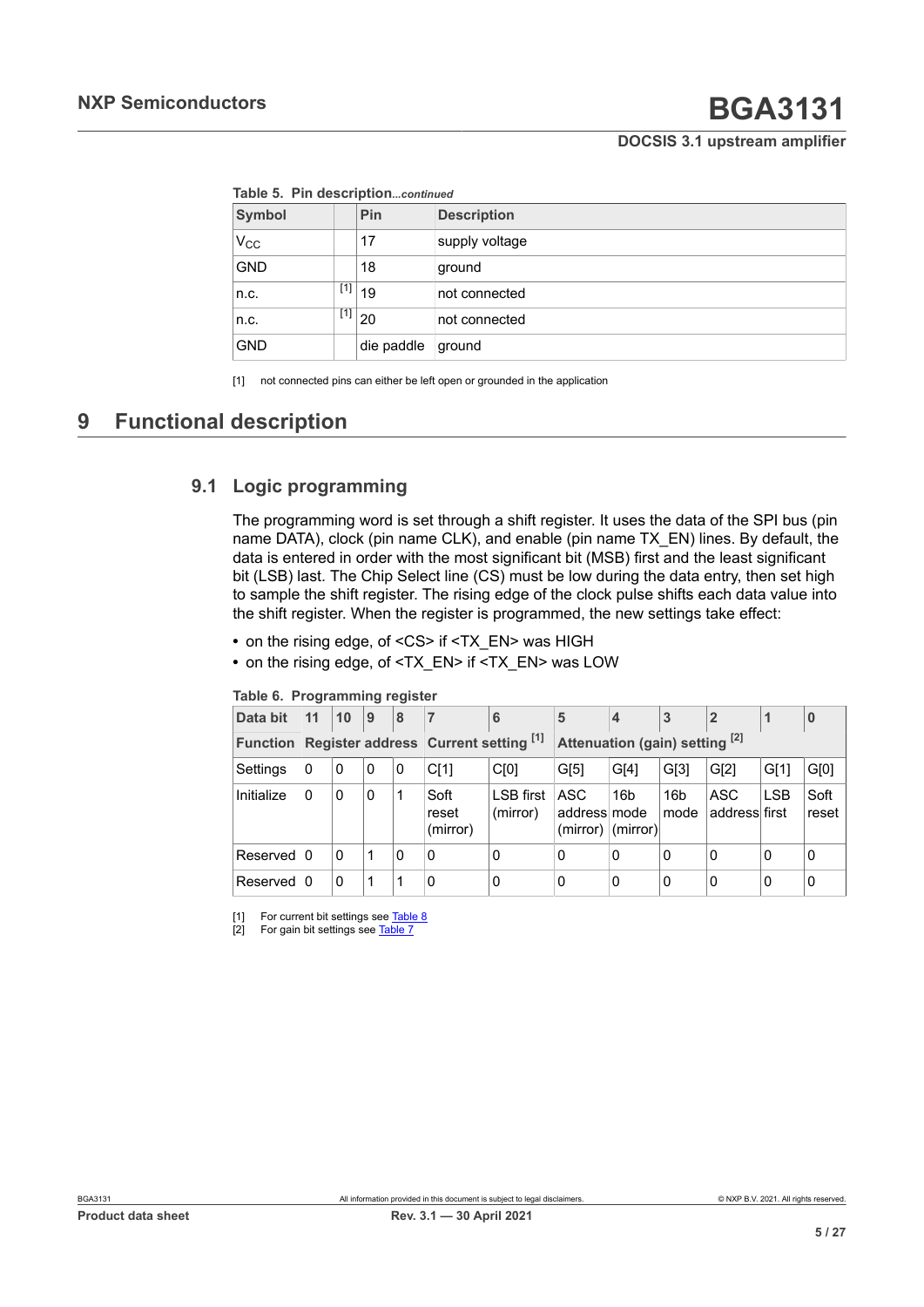

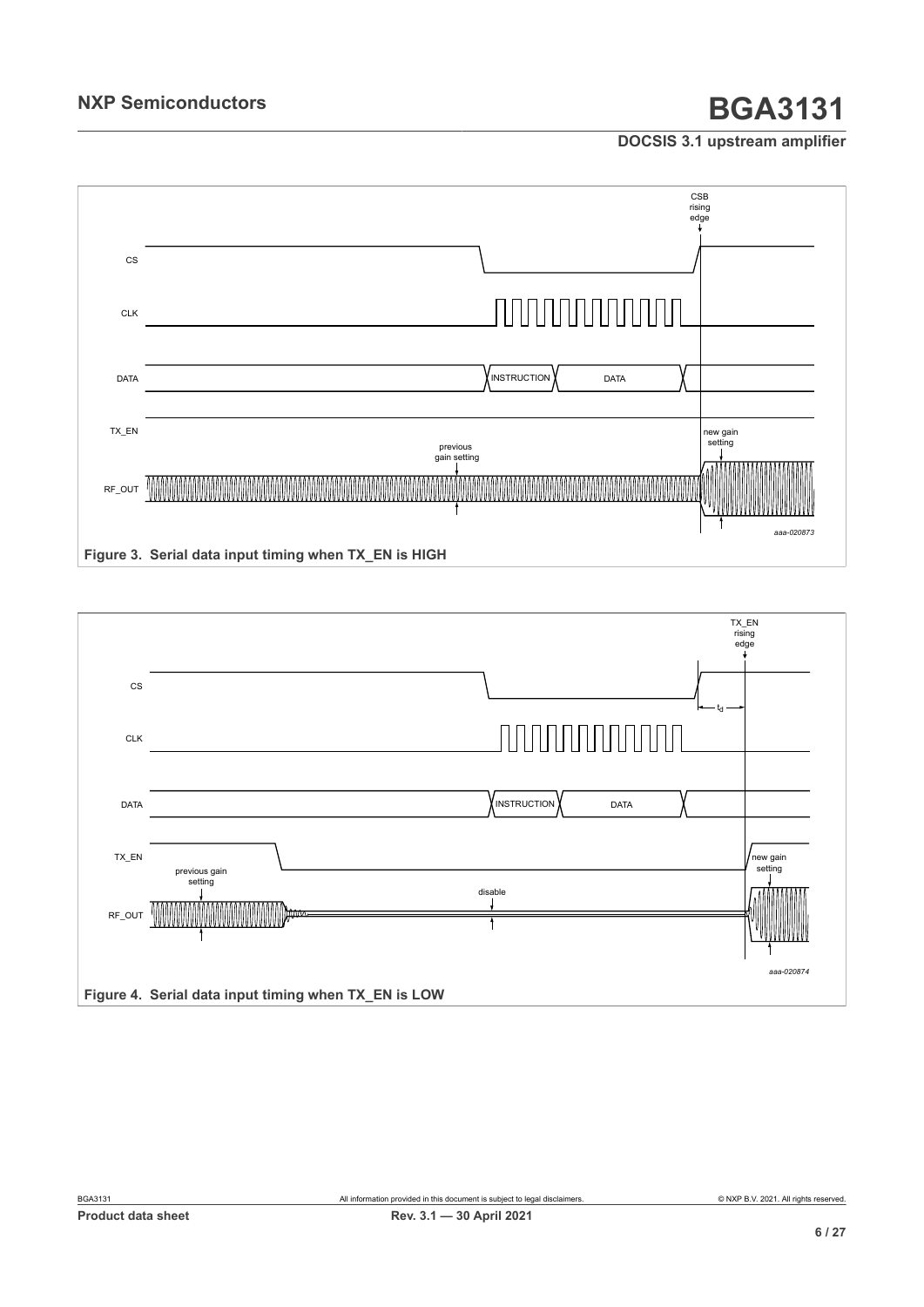## <span id="page-6-3"></span><span id="page-6-2"></span>**9.2 Register settings**

### **9.2.1 Register address**

<span id="page-6-4"></span>Only addresses 0000 to 0011 are used. Other addresses do not affect the VGA.

Address 0000 is used to configure attenuation and current parameters of the device.

Address 0001 is used to configure the SPI interface specifically.

<span id="page-6-5"></span>Addresses 0010 and 0011 are reserved, and must be kept at value 0.

### **9.2.2 Gain/attenuator setting**

<span id="page-6-1"></span>**Table 7. Gain settings**

The gain shall be controlled via the SPI bus. Data bits D0 through D5 set the gain/attenuator level, with 111111 being the min attenuation setting, and 000101 being the maximum attenuation setting. A new gain/attenuator setting can be loaded while the VGA is on (transmit-enable).

| Gain setting G[5:0] <sup>[1]</sup> | <b>Typical gain</b> |       |
|------------------------------------|---------------------|-------|
| binary notation                    | decimal notation    | (dB)  |
| 000000 to 000101                   | $0$ to 5            | $-21$ |
| 000110                             | 6                   | $-20$ |
| 111110                             | 62                  | 36    |
| 111111                             | 63                  | 37    |

[1] With every increment of the gain setting between 000101 (5) and 111111 (63), the typical gain increases accordingly

### **9.2.3 Output stage current setting**

<span id="page-6-6"></span>The current (of the output stage) shall be controlled via the 3-wire bus. Data bits D6 and D7 set the current. Setting 11 sets the maximum current for maximum linearity. The current can be lowered for improved efficiency at lower output power levels, or lower linearity requirements. Setting 00 sets the minimum current. A new current setting can be loaded while the VGA is on (transmit-enable).

#### <span id="page-6-0"></span>*At decimal gain setting 63.* **Table 8. Supply current settings**

| <b>Current setting C[1:0]</b> | <b>Typical supply current</b> |      |  |  |
|-------------------------------|-------------------------------|------|--|--|
| binary notation               | decimal notation              | (mA) |  |  |
| 00                            | 0                             | 350  |  |  |
| 01                            |                               | 410  |  |  |
| 10                            | 2                             | 480  |  |  |
| 11                            | 3                             | 660  |  |  |

The current is automatically reduced at lower gain settings while preserving the linearity performance.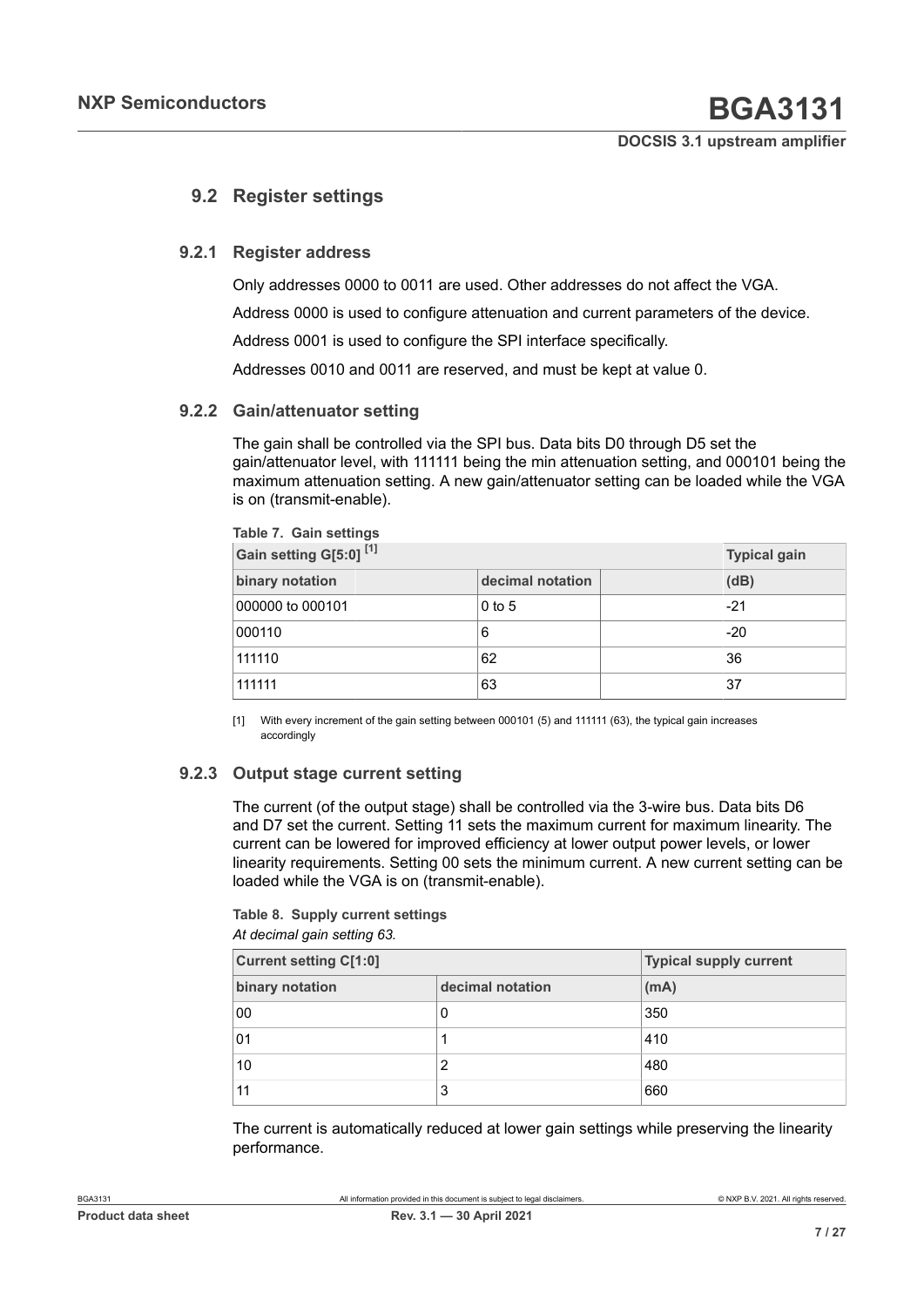| <b>Gain setting</b>             |         | <b>Typical current (mA)</b>                |                                            |                                            |                                            |                         |  |  |  |
|---------------------------------|---------|--------------------------------------------|--------------------------------------------|--------------------------------------------|--------------------------------------------|-------------------------|--|--|--|
| <b>Attenuation</b><br>bit [5.0] | H value | <b>Current</b><br>setting<br>$C[1:0] = 00$ | <b>Current</b><br>setting<br>$C[1:0] = 01$ | <b>Current</b><br>setting<br>$C[1:0] = 10$ | <b>Current</b><br>setting<br>$C[1:0] = 11$ | <b>Comments</b>         |  |  |  |
| 111111                          | 0x3F    | 350                                        | 410                                        | 480                                        | 660                                        | Max gain (code = $63$ ) |  |  |  |
| 110001                          | 0x31    | 280                                        | 315                                        | 345                                        | 370                                        | Gain code = $49$        |  |  |  |
| 101011                          | 0x2B    | 290                                        | 320                                        | 350                                        | 375                                        | Gain code = $43$        |  |  |  |
| 100101                          | 0x25    | 240                                        | 260                                        | 260                                        | 330                                        | Gain code = $37$        |  |  |  |
| 011001                          | 0x19    | 220                                        | 235                                        | 235                                        | 250                                        | Gain code = $25$        |  |  |  |

**Table 9. Device current settings versus gain settings**

### **9.2.4 SPI Initialize register**

<span id="page-7-0"></span>The SPI receiver may be configured in several communication modes. By default, the device is waiting for a 12-bit, MSB first SPI frame. In that case, the address field is 4 bits wide, and data field is 8 bits wide. Using the Initialize register at address 0x01 allows switching the device to different SPI modes. Register 0x01 contains four effective bits, but programmed with the mirror value of the 4 LSBs in the 4 MSBs.



#### **9.2.4.1 SPI Soft Reset**

<span id="page-7-1"></span>By setting bits *Soft\_reset AND Soft\_reset (mirror)* at address 0x01, the device is put back in its default state. (maximum gain)

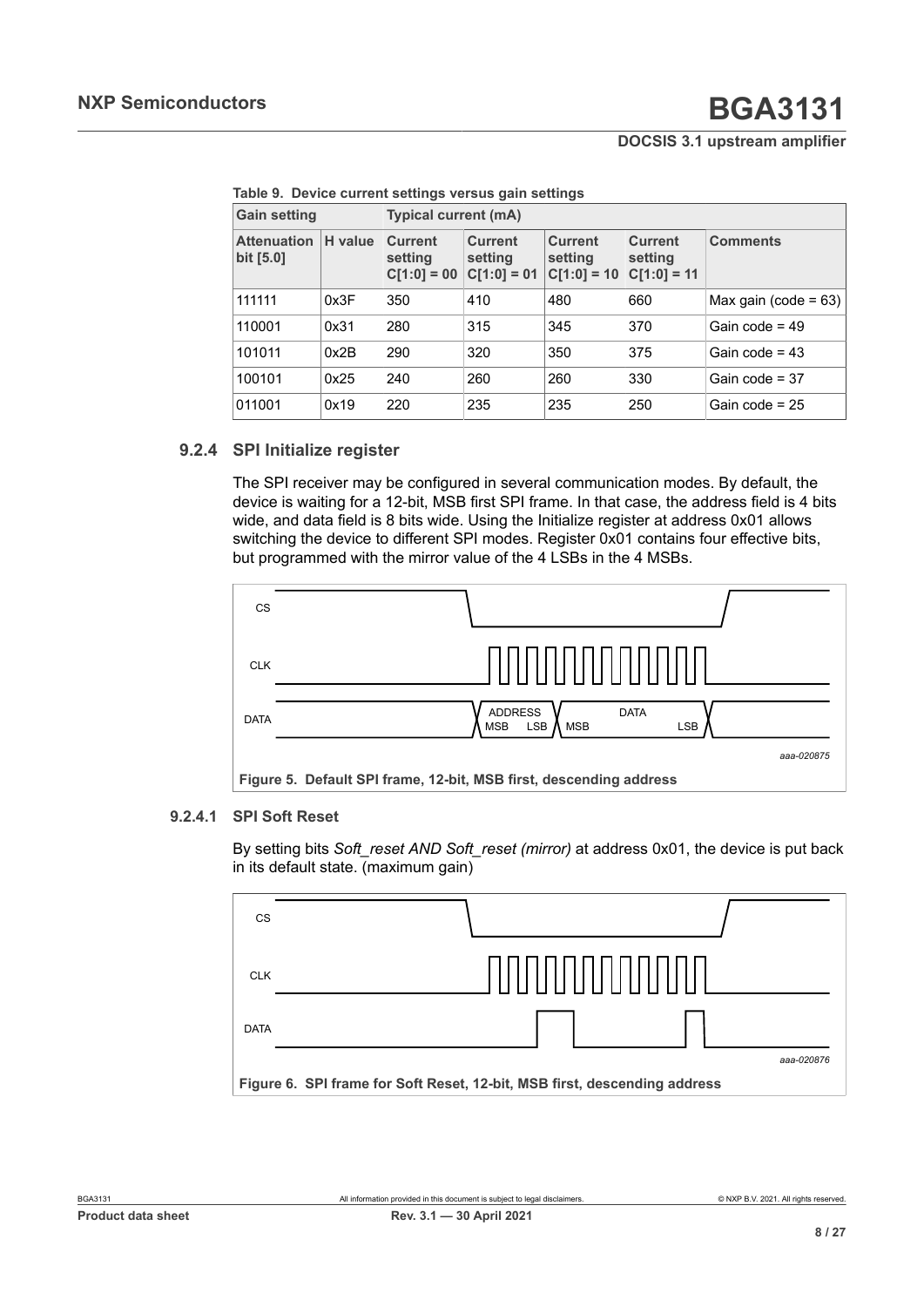## **9.2.4.2 SPI 16-bit mode**

<span id="page-8-0"></span>By default, the SPI frame is made of 4 bits for address and a multiple of 8 bits for data. By setting bits *16b\_mode AND 16b\_mode (mirror)* at address 0x01, the device is configured such that the next SPI command will be a 16-bit command. Address is sent on 8 bits, whereas data is a multiple of 8 bits.



#### **9.2.4.3 SPI ascending address**

<span id="page-8-1"></span>By default, the SPI slave can be programmed with a single SPI frame. The SPI contains a start address and several data bytes to be written at start address. The SPI has an auto decrementing mechanism to store each data in corresponding register. By setting bits *asc\_addr* AND *asc\_addr (mirror)* at address 0x01, the device is configured such that the internal addresses are auto-increment instead of auto-decrement.



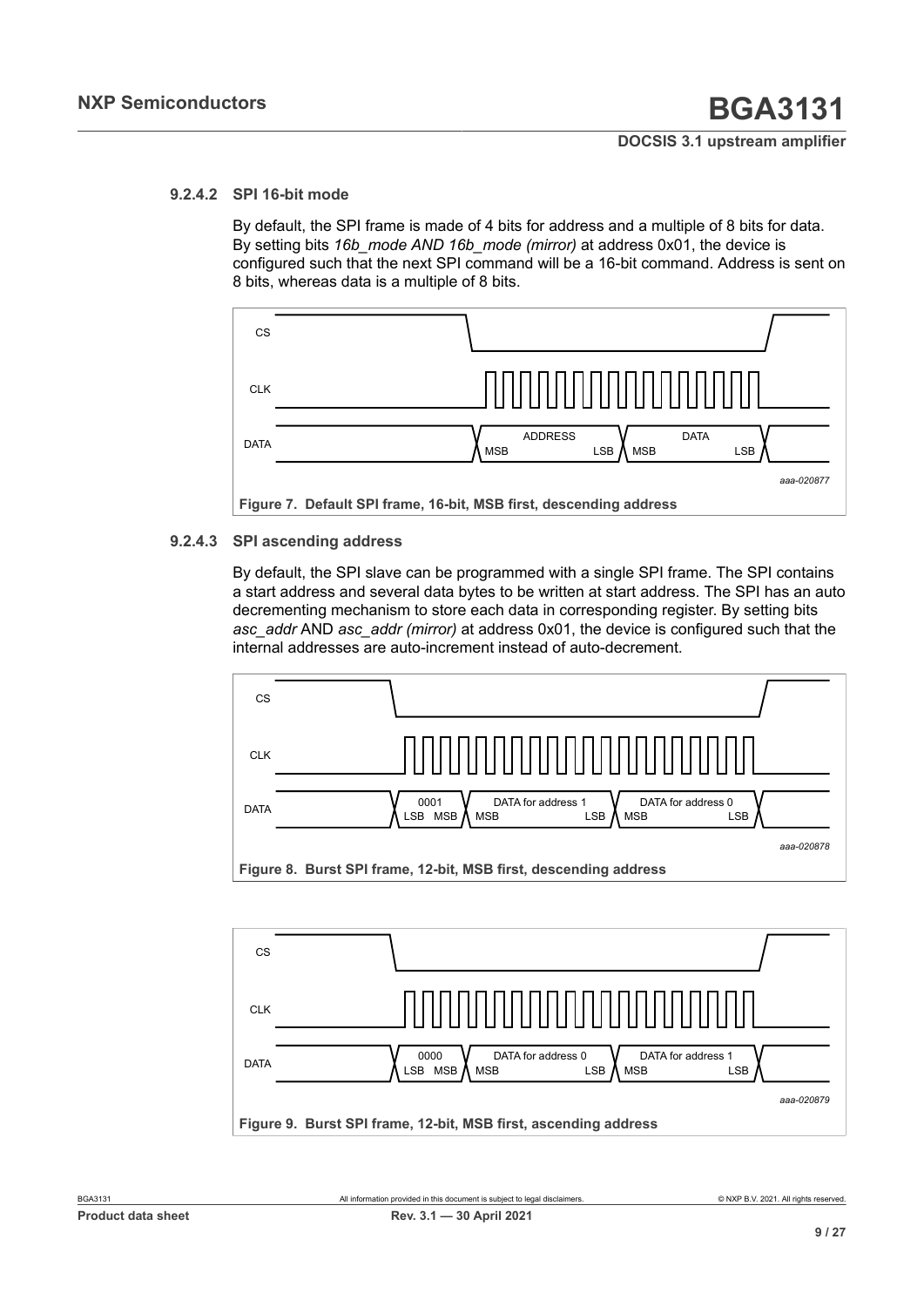### **9.2.4.4 SPI LSB first**

<span id="page-9-0"></span>By default, the SPI slave waits for the MSB data first. By setting bits *lsb\_first* AND *lsb\_first (mirror)* at address 0x01, the device is configured. The first bit received is considered as the LSB of each field (address and data).



## **9.3 TX enable / TX disable**

<span id="page-9-1"></span>The amplifier can be disabled or enabled by making TX EN (pin 9) LOW or HIGH. A LOW to HIGH TX enable transition enables new programmed settings. If no new settings are programmed, the last programmed setting is reactivated.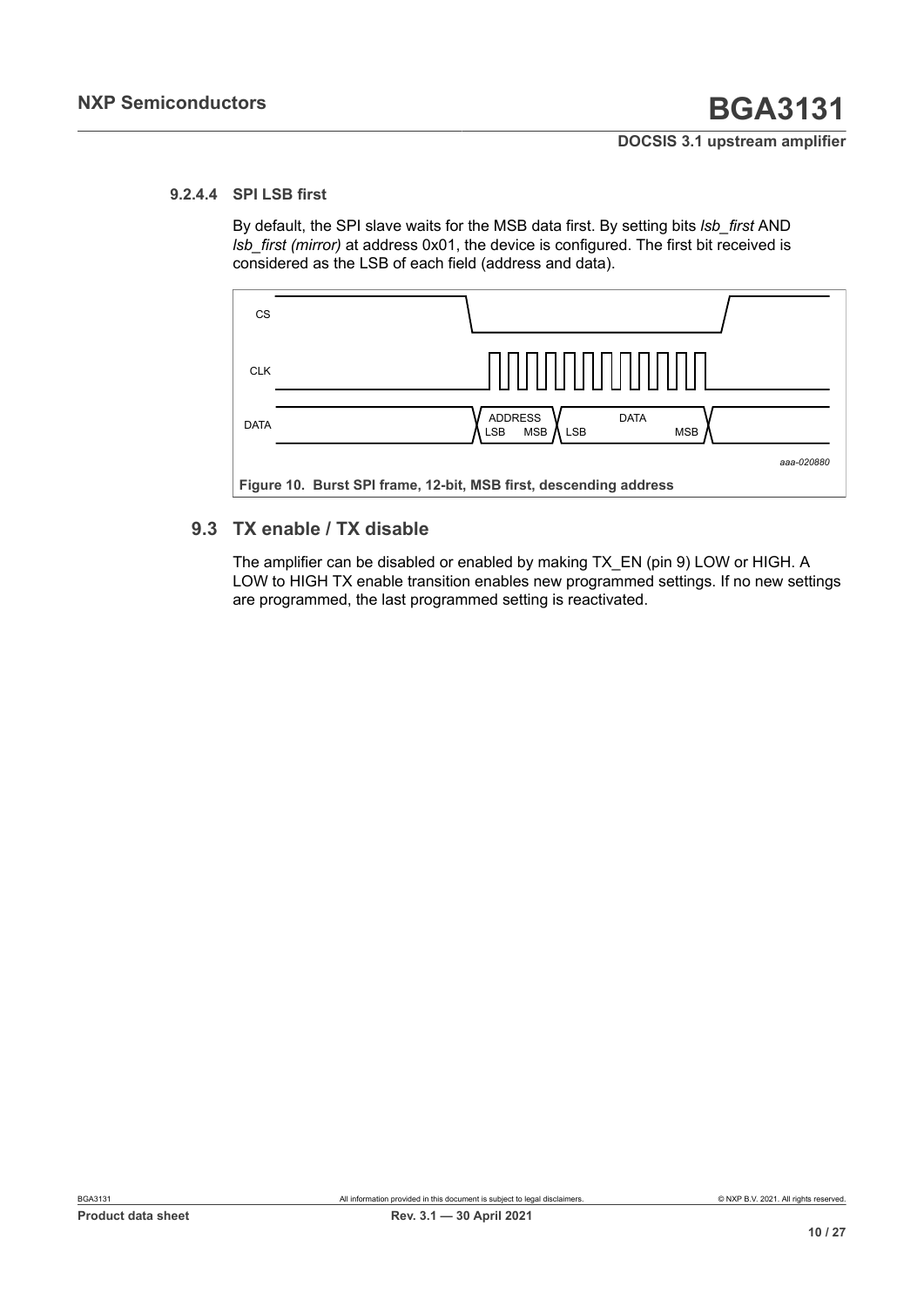# <span id="page-10-2"></span><span id="page-10-0"></span>**10 Limiting values**

#### <span id="page-10-1"></span>**Table 10. Limiting values**

*In accordance with the Absolute Maximum Rating System (IEC 60134).*

Absolute Maximum Ratings are given as Limiting Values of stress conditions during operation, that must not be exceeded *under the worst probable conditions.*

| Symbol                      | <b>Parameter</b>                | <b>Conditions</b>                                                                                         |       | Min    | <b>Max</b> | <b>Unit</b>       |
|-----------------------------|---------------------------------|-----------------------------------------------------------------------------------------------------------|-------|--------|------------|-------------------|
| $V_{\rm CC}$                | supply voltage                  |                                                                                                           |       |        | 6          | V                 |
| $I_i$                       | input current                   | on pin TMP SENS                                                                                           |       |        | 1          | mA                |
| $V_i$                       | input voltage                   | on pin IN_P                                                                                               |       | $-0.5$ | 6          | V                 |
|                             |                                 | on pin IN_N                                                                                               |       | $-0.5$ | 6          | V                 |
|                             |                                 | on pin CLK                                                                                                | $[1]$ | $-0.5$ | 6          | V                 |
|                             |                                 | on pin DATA                                                                                               | $[1]$ | $-0.5$ | 6          | V                 |
|                             |                                 | on pin CS                                                                                                 | $[1]$ | $-0.5$ | 6          | V                 |
|                             |                                 | on pin TX_EN                                                                                              | $[1]$ | $-0.5$ | 6          | V                 |
|                             |                                 | on pin OUT_N                                                                                              |       | $-0.5$ | 6          | V                 |
|                             |                                 | on pin OUT P                                                                                              |       | $-0.5$ | 6          | V                 |
| $P_{i(max)}$                | maximum input power             |                                                                                                           |       |        | 60         | dBmV              |
| $\mathsf{T}_{\textsf{stg}}$ | storage temperature             |                                                                                                           |       | $-55$  | 150        | $^{\circ}$ C      |
| $T_j$                       | junction temperature            |                                                                                                           |       |        | 150        | $^{\circ}{\rm C}$ |
| $f_{\mathsf{SPI}}$          | SPI frequency                   | Master writes to slave; load on DATA line, 30 pF<br>maximum, under nominal $V_{IL}$ , and $V_{IH}$ levels |       |        | 25         | <b>MHz</b>        |
| V <sub>ESD</sub>            | electrostatic discharge voltage | Human Body Model (HBM); According to<br>JEDEC standard 22-A114E                                           | $[2]$ |        | $+/-4$     | kV                |
|                             |                                 | Charged Device Model (CDM); According to<br>JEDEC standard 22-C101B                                       | $[2]$ |        | $+/-2$     | kV                |

[1] All digital pins may not exceed  $V_{CC}$  as the internal ESD circuit can be damaged. To prevent this damage, it is recommended that control pins are limited to a maximum of 5 mA.

[2] Stressed with pulses of 200 ms in duration.

# <span id="page-10-3"></span>**11 Thermal characteristics**

#### **Table 11. Thermal characteristics**

|                   | Symbol Parameter                                                   | <b>Conditions</b>                            | Tvp | Unit |
|-------------------|--------------------------------------------------------------------|----------------------------------------------|-----|------|
| $R_{th(i-bot)}$   | thermal resistance from junction to bottom of package              | Still air, natural convection $[1]$ 6.1      |     | K/W  |
| $R_{th(i-a)}$     | thermal resistance from junction to ambient                        | Still air, natural convection $[1]$ 29.3 K/W |     |      |
| $ \Psi_{(j-top)}$ | thermal characterization parameter from junction to top of package | Still air, natural convection $[1]$ 9.9      |     | K/W  |

[1] Simulated using final element method model resembling the device mounted on the application board. See [Figure 13](#page-15-1)

#### *Note:*

*For more thermal details, refer to the BGA3131 Thermal management guidelines AN11753 at www.nxp.com.*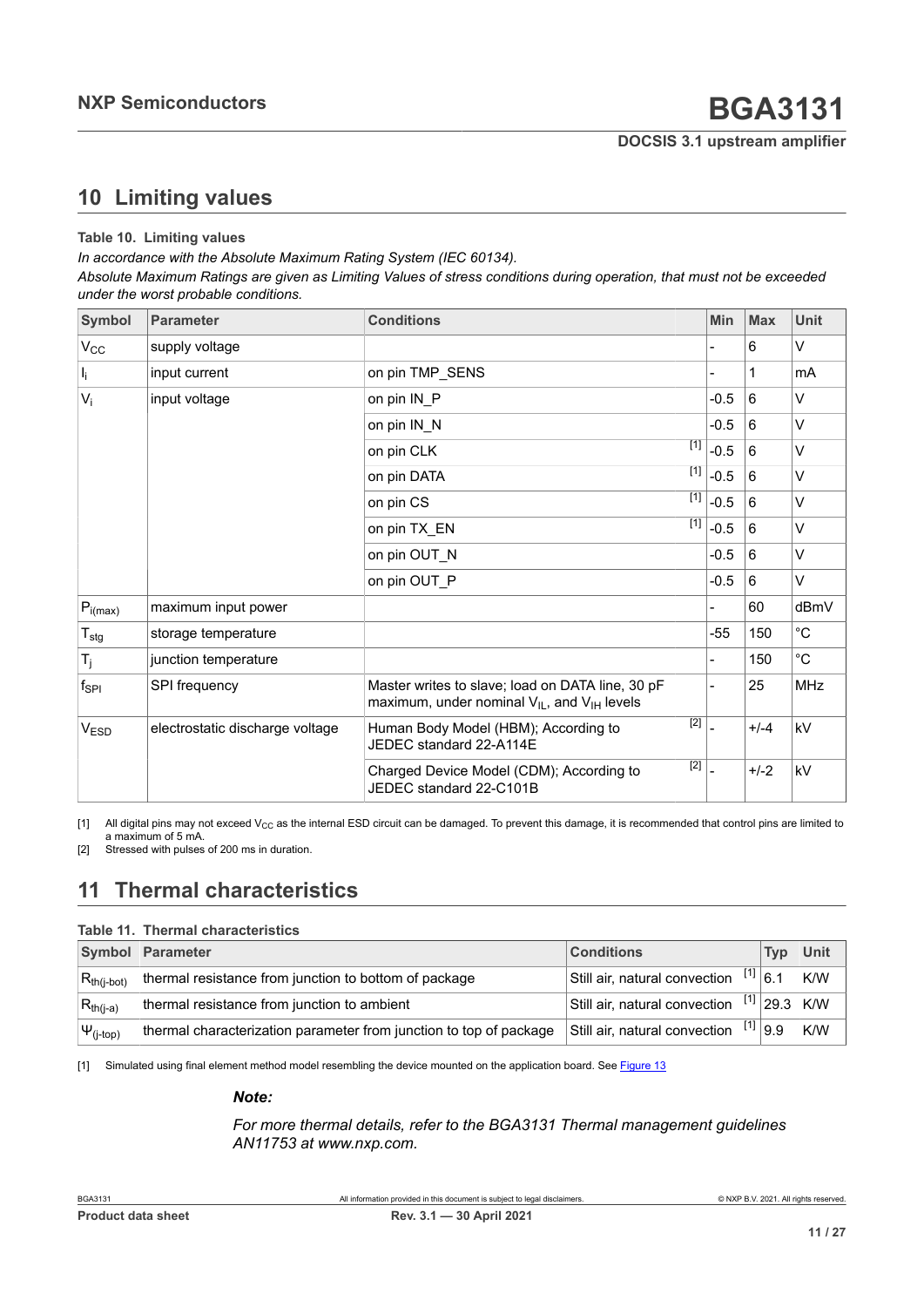# **11.1 Thermal compact model**

<span id="page-11-2"></span><span id="page-11-1"></span>Compact thermal model parameters (Delphi compact model), definitions according to [Figure](#page-11-0) 11

| Table Ta, Delphi model parameters |          |              |              |                 |                 |       |       |                               |
|-----------------------------------|----------|--------------|--------------|-----------------|-----------------|-------|-------|-------------------------------|
| $R_{th}$ (K/W)                    | junction | top<br>inner | top<br>outer | bottom<br>inner | bottom<br>outer | sides | leads | surface<br>areas<br>[ $mm2$ ] |
| junction                          |          | 201          |              | 6.17            |                 |       |       |                               |
| top inner                         |          |              | 1207         | 543             | 1330            |       |       | 4.27                          |
| top outer                         |          |              |              | 114             | 60.4            |       | 222   | 20.7                          |
| bottom<br>inner                   |          |              |              |                 | 53.8            | 315   | 311   | 9.53                          |
| bottom<br>outer                   |          |              |              |                 |                 |       | 37.8  | 12.6                          |
| sides                             |          |              |              |                 |                 |       | 101   | 17                            |
| leads                             |          |              |              |                 |                 |       |       | 2.85                          |
|                                   |          |              |              |                 |                 |       |       |                               |

**Table 12. Delphi model parameters [\[1\]](#page-11-1)**

[1] Cells are intentionally left empty



<span id="page-11-0"></span>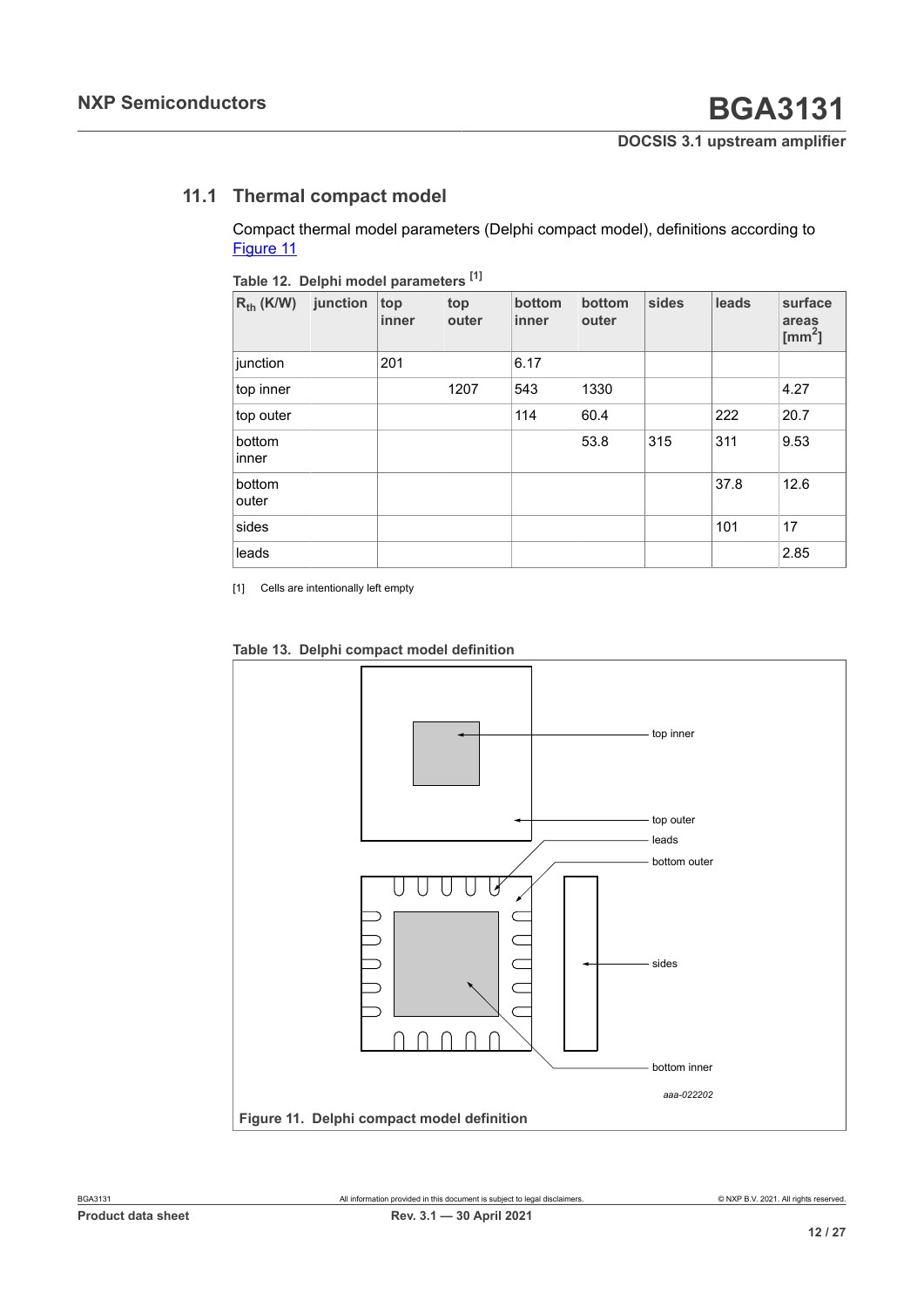# <span id="page-12-1"></span><span id="page-12-0"></span>**12 Static characteristics**

#### **Table 14. Characteristics**

Typical values at V<sub>CC</sub> = 5 V, decimal current setting = 3, decimal gain settings 50 to 63, T<sub>amb</sub> = 25 °C; Z<sub>i(dif)</sub> = 200  $\Omega$ : Z<sub>o(se)</sub> = *75 Ω. Unless otherwise specified.*

| Symbol                | <b>Parameter</b>         | <b>Conditions</b>                  | <b>Min</b> | <b>Typ</b> | <b>Max</b>     | <b>Unit</b> |
|-----------------------|--------------------------|------------------------------------|------------|------------|----------------|-------------|
| $V_{CC}$              | supply voltage           |                                    | 4.75       | 5.0        | 5.25           | V           |
| $I_{\rm CC}$          | supply current           | transmit-enable mode; TX EN = HIGH | 610        | 660        | 720            | mA          |
|                       |                          | transmit-disable mode; TX EN = LOW |            | 25         |                | mA          |
| V <sub>IH</sub>       | HIGH-level input voltage | $[1]$                              | 1.8        |            | $V_{CC}$ + 0.6 | $\vee$      |
| <b>V<sub>IL</sub></b> | LOW-level input voltage  | $\overline{[1]}$ 0                 |            |            | 0.8            | V           |
| $\mathsf P$           | power dissipation        |                                    |            | 3.3        |                | W           |

[1] Voltage on the control pins.

# <span id="page-12-2"></span>**13 Dynamic characteristics**

#### **Table 15. Characteristics**

Typical values at V<sub>CC</sub> = 5 V, decimal current setting = 3, decimal gain setting 50 to 63; T<sub>amb</sub> = 25 °C; Z<sub>i(dif)</sub> = 200  $\Omega$ : Z<sub>o(se)</sub> = 75 Ω; voltage gain does include loss due to output transformer. Unless otherwise specified. All RF parameters are measured *on an application board with the circuit as shown in* [Figure 12](#page-14-0) *and components listed in* [Table](#page-15-0) 17*.*

| Symbol              | <b>Parameter</b>                  | <b>Conditions</b>                                                                | <b>Min</b>     | <b>Typ</b> | <b>Max</b>               | <b>Unit</b> |
|---------------------|-----------------------------------|----------------------------------------------------------------------------------|----------------|------------|--------------------------|-------------|
| $G_v$               | voltage gain                      | [1] [2]<br>gain code = 111111                                                    |                | 37         |                          | dB          |
|                     |                                   | [1] [2]<br>gain $code = 001111$                                                  | $\overline{a}$ | $-11$      | $\blacksquare$           | dB          |
| $G_{\text{flat}}$   | gain flatness                     | $\boxed{1}$<br>$f = 5$ MHz to 205 MHz                                            | $\overline{a}$ | $+/-0.5$ - |                          | dB          |
| $RL_0$              | output return loss                | transmit-mode enabled overall gain settings,<br>measured in 75 $\Omega$ system   |                | 14         |                          | dB          |
|                     |                                   | transmit-mode disabled overall gain settings,<br>measured in 75 $\Omega$ system  |                | 12         |                          | dB          |
| RL <sub>i</sub>     | input return loss                 | transmit-mode enabled overall gain settings,<br>measured in 200 $\Omega$ system  |                | 20         |                          | dB          |
|                     |                                   | transmit-mode disabled overall gain settings,<br>measured in 200 $\Omega$ system |                | 20         |                          | dB          |
| G <sub>step</sub>   | gain step                         | $[1]$                                                                            |                | 1.0        |                          | dB          |
| $E_{G(di)}$         | differential gain error           | $[1]$                                                                            | $\overline{a}$ | $+/-0.4$   |                          | dB          |
| $R_{i(di)}$         | differential input<br>resistance  |                                                                                  |                | 200        |                          | Ω           |
| $R_{o$ (dif)        | differential output<br>resistance |                                                                                  |                | 37.5       |                          | Ω           |
| $f_{range}$         | frequency range                   |                                                                                  | 5              |            | 205                      | <b>MHz</b>  |
| $\alpha_{\rm isol}$ | isolation                         | transmit-disable mode; $TX EN = LOW$ ; $f = 205 MHz$                             |                | 60         | $\blacksquare$           | dB          |
| <b>NF</b>           | noise figure                      | transmit-mode; gain code = 111111                                                |                | 6.5        | $\overline{\phantom{0}}$ | dB          |
|                     |                                   | transmit-mode; gain code = 100101                                                |                | 15         |                          | dB          |

**13 / 27**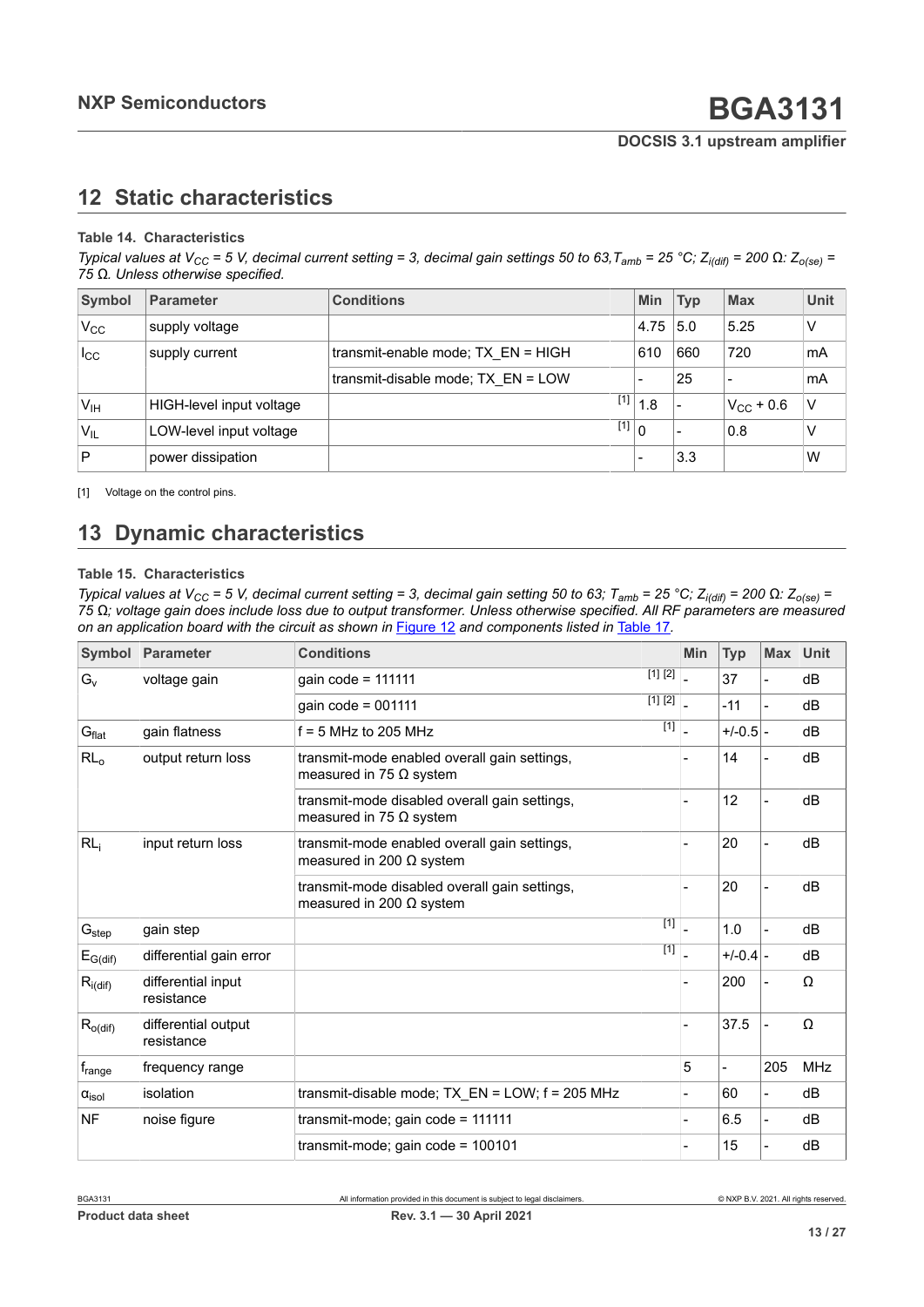#### <span id="page-13-0"></span>**Table 15. Characteristics***...continued*

<span id="page-13-3"></span><span id="page-13-2"></span><span id="page-13-1"></span>Typical values at V<sub>CC</sub> = 5 V, decimal current setting = 3, decimal gain setting 50 to 63; T<sub>amb</sub> = 25 °C; Z<sub>i(dif)</sub> = 200  $\Omega$ : Z<sub>o(se)</sub> =  $75 \Omega$ ; voltage gain does include loss due to output transformer. Unless otherwise specified. All RF parameters are measured *on an application board with the circuit as shown in* [Figure 12](#page-14-0) *and components listed in* [Table](#page-15-0) 17*.*

| <b>Symbol</b>                   | <b>Parameter</b>                             | <b>Conditions</b>                                                                                                   |                                                                   | <b>Min</b> | <b>Typ</b> | <b>Max</b> | Unit          |
|---------------------------------|----------------------------------------------|---------------------------------------------------------------------------------------------------------------------|-------------------------------------------------------------------|------------|------------|------------|---------------|
| gain switch time<br>$t_{sw(G)}$ |                                              | transmit-disable/transmit-enable transient duration                                                                 |                                                                   |            | 3          |            | $\mu s$       |
|                                 |                                              | transmit-enable/transmit-disable transient<br>duration                                                              |                                                                   |            | 0.5        |            | μs            |
| $V_{\text{trt}}$                | transient voltage                            | transmit-disable/transmit-enable transient step size; peak value                                                    |                                                                   |            |            |            |               |
|                                 |                                              | $\geq$ 55 dBmV output power                                                                                         | $\overline{[3]\ [4]\ ]}$                                          |            | 45         |            | mV            |
|                                 |                                              | 49 dBmV output power                                                                                                | $\begin{bmatrix} 3 \end{bmatrix} \begin{bmatrix} 4 \end{bmatrix}$ |            | 15         |            | mV            |
|                                 |                                              | 43 dBmV output power                                                                                                | $\begin{bmatrix} 3 \end{bmatrix} \begin{bmatrix} 4 \end{bmatrix}$ |            | 10         |            | mV            |
|                                 |                                              | 37 dBmV output power                                                                                                | $[3] [4]$                                                         |            | 5          |            | mV            |
|                                 |                                              | $\leq$ 34 dBmV output power                                                                                         | $\begin{bmatrix} 3 \end{bmatrix} \begin{bmatrix} 4 \end{bmatrix}$ |            | 3          |            | mV            |
| $\alpha_{2H}$                   | second harmonic level                        | transmit-enable mode; gain code = 111111; $P_i(RMS)$ =<br>31 dBmV; $P_L(RMS) = 68$ dBmV into 75 $\Omega$ impedance  |                                                                   |            | $-65$      |            | dBc           |
| $\alpha_{3H}$                   | third harmonic level                         | transmit-enable mode; gain code = 111111; $P_i(RMS)$ =<br>31 dBmV; $P_1$ (RMS) = 68 dBmV into 75 $\Omega$ impedance |                                                                   |            | $-65$      |            | dBc           |
| IMD3                            | third-order<br>intermodulation<br>distortion | transmit-enable mode; gain code = 111111;<br>$P_L$ = 65 dBmV(rms) per tone into 75 $\Omega$ impedance               |                                                                   |            | $-60$      |            | dBc           |
| $P_{L(1dB)}$                    | output power at 1 dB<br>gain compression     | CW input signal RMS value, f = 205 MHz                                                                              |                                                                   |            | 78         |            | dBmV<br>(rms) |

[1]  $P_i = 30$  dBmV

 $\left[2\right]$  Excluding loss of resistive matching circuit, to match 75 Ω to 50 Ω

[3] Measured at the output of the output balun

[4] Assume 3 dB loss between by output of the balun and F-connector in the final application

#### **Table 16. ACLR quick reference data**

Typical values at V<sub>CC</sub> = 5 V, decimal current setting = 3, decimal gain setting 60, T<sub>amb</sub> = 25 °C; Z<sub>i(dif)</sub> = 200  $\Omega$ : Z<sub>o(se)</sub> = 75  $\Omega$ ; *channel bandwidth = 196 MHz, integration bandwidth = 9.6 MHz, f = 5 MHz to 205 MHz. Unless otherwise specified.*

| Symbol      | Parameter | <b>Conditions</b><br>Min                                                                                                                                                                                                                             |  | Tvp   | Max Unit |     |
|-------------|-----------|------------------------------------------------------------------------------------------------------------------------------------------------------------------------------------------------------------------------------------------------------|--|-------|----------|-----|
| DOCSIS 3.1  |           |                                                                                                                                                                                                                                                      |  |       |          |     |
| <b>ACLR</b> |           | adjacent channel leakage ratio $ P_i(RMS) = 31$ dBmV; $P_L(RMS) = 68$ dBmV, channel $ \cdot $<br>configuration: channel bandwidth is 192 MHz, with<br>exclusion band at 147.5 MHz, with a bandwidth of<br>9.6 MHz. Input signal with a PAPR of 13 dB |  | $-62$ |          | dBc |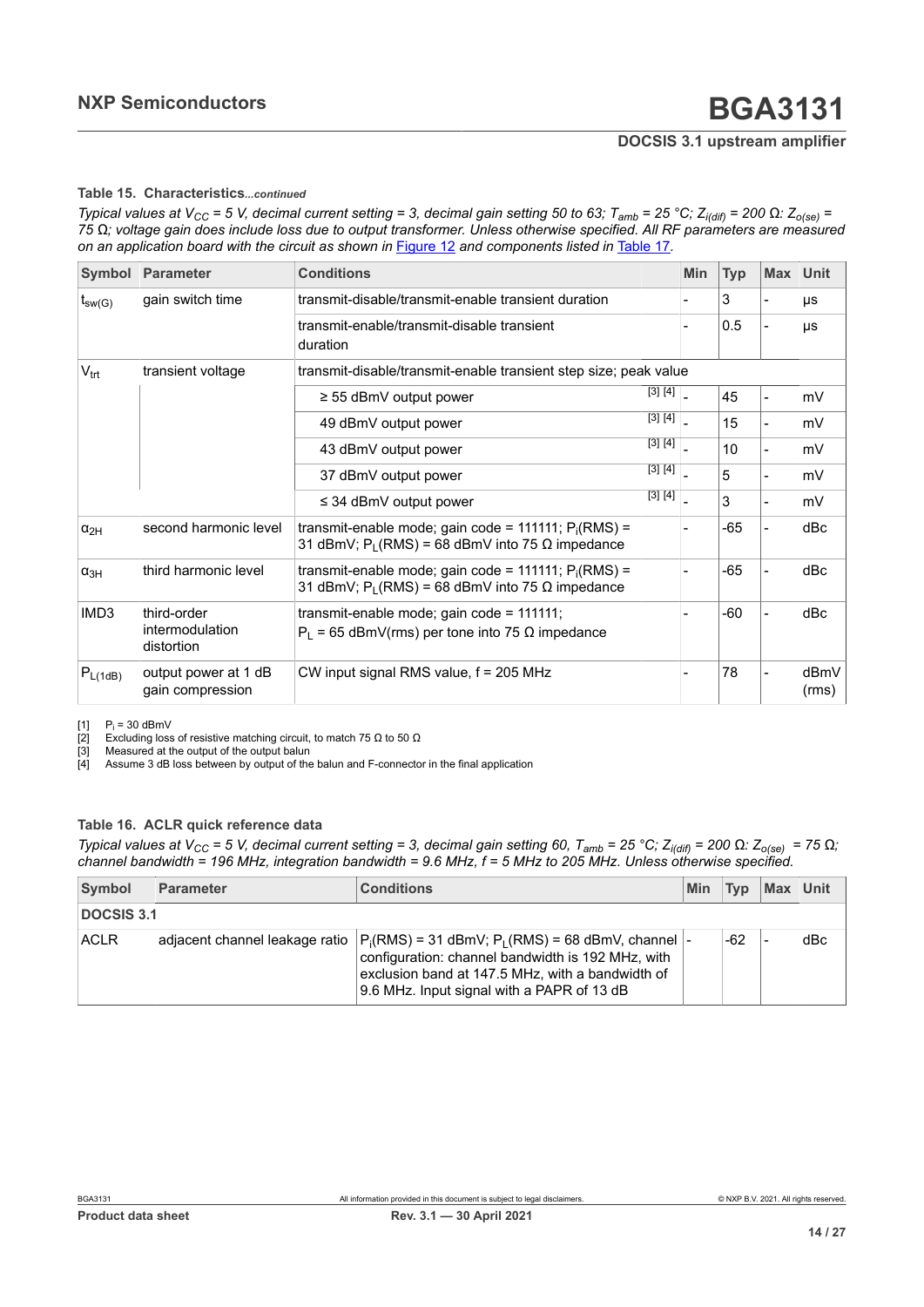# <span id="page-14-1"></span>**14 Application information**

## **14.1 External components**

<span id="page-14-2"></span>Matching the balanced output of the chip to a single-ended 75  $\Omega$  load is accomplished using a 1: 2 ratio transformer. For measurements in a 50  $Ω$  system, R5 and R6 are added for impedance transformation from 75 Ω to 50  $\Omega$ . R5 and R6 are not required in the final application.

The transformer also cancels even mode distortion products and common mode signals, such as the voltage transients that occur while enabling and disabling the amplifiers.

External capacitors are needed for the functionality of the circuit, the pins are internal nodes in the output amplifier. The measured voltage on the temperature sense pin 16 at an input current of 1 mA, is related to the die temperature.

<span id="page-14-0"></span>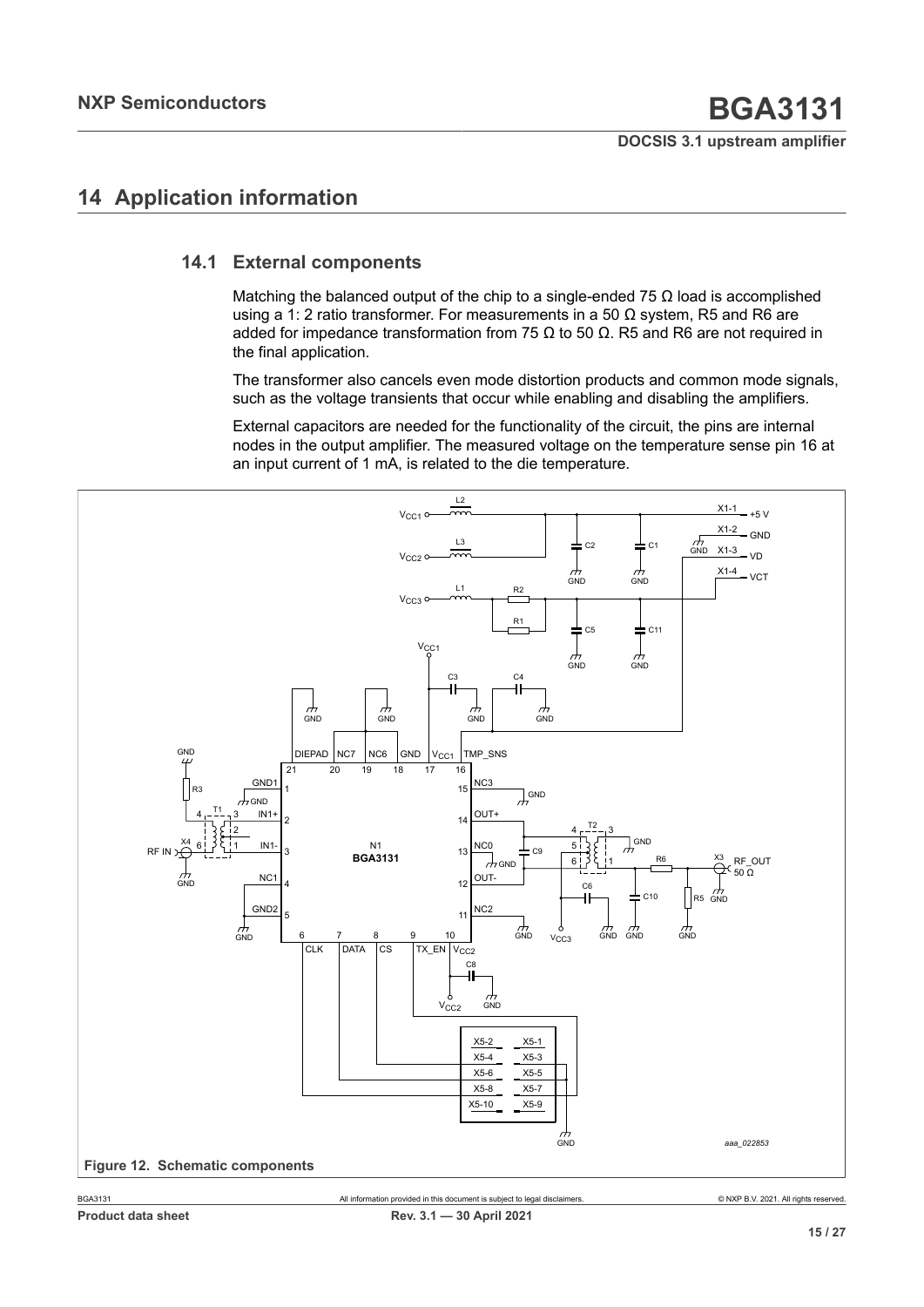<span id="page-15-1"></span>

# <span id="page-15-0"></span>**Table 17. List of components**

*For application diagram, see* [Figure 12](#page-14-0)*.*

| Component                                            | <b>Description</b>                    | Value         | <b>Size</b>              | <b>Supplier: Part No.</b>                            |
|------------------------------------------------------|---------------------------------------|---------------|--------------------------|------------------------------------------------------|
| C1, C11                                              | capacitor                             | $10 \mu F$    | <b>SMD 1206</b>          | X7R type                                             |
| C <sub>2</sub> , C <sub>5</sub>                      | capacitor                             | 100 nF        | <b>SMD 0603</b>          | X7R type                                             |
| C3, C4, C6,                                          | capacitor                             | $100$ nF      | <b>SMD 0603</b>          | X7R type                                             |
| C8                                                   | capacitor                             | 56 nF         | <b>SMD 0603</b>          | X7R type                                             |
| C <sub>9</sub>                                       | capacitor                             | 10 pF         | <b>SMD 0603</b>          | C0G type                                             |
| C <sub>10</sub>                                      | capacitor                             | 4.7 pF        | <b>SMD 0603</b>          | C0G type                                             |
| L1                                                   | place holder for optional<br>inductor |               |                          | on EVB 0 $\Omega$ mounted                            |
| L2, L3                                               | place holder for option<br>chokes     |               |                          | on EVB 0 $\Omega$ mounted                            |
| N <sub>1</sub>                                       | amplifier                             |               | $\overline{a}$           | <b>NXP: BGA3131</b>                                  |
| R <sub>1</sub> , R <sub>2</sub> , and R <sub>3</sub> | resistor                              | 0Ω            | <b>SMD 0603</b>          |                                                      |
| R <sub>5</sub>                                       | resistor                              | 86.6 Ω        | <b>SMD 0603</b>          | 75 Ω to 50 Ω conversion for measurement purpose only |
| R <sub>6</sub>                                       | resistor                              | $43.2 \Omega$ | <b>SMD 0603</b>          | 75 Ω to 50 Ω conversion for measurement purpose only |
| T <sub>1</sub>                                       | transformer                           |               |                          | TOKO: #617PT-1664                                    |
| T <sub>2</sub>                                       | transformer                           |               | -                        | MACOM: MABA-011056                                   |
| X1                                                   | Header, 4P,                           |               | $\overline{\phantom{0}}$ |                                                      |
| X3, X4                                               | SMA connector                         |               | $\blacksquare$           |                                                      |
| X <sub>5</sub>                                       | Header, 10P                           |               | $\overline{\phantom{0}}$ |                                                      |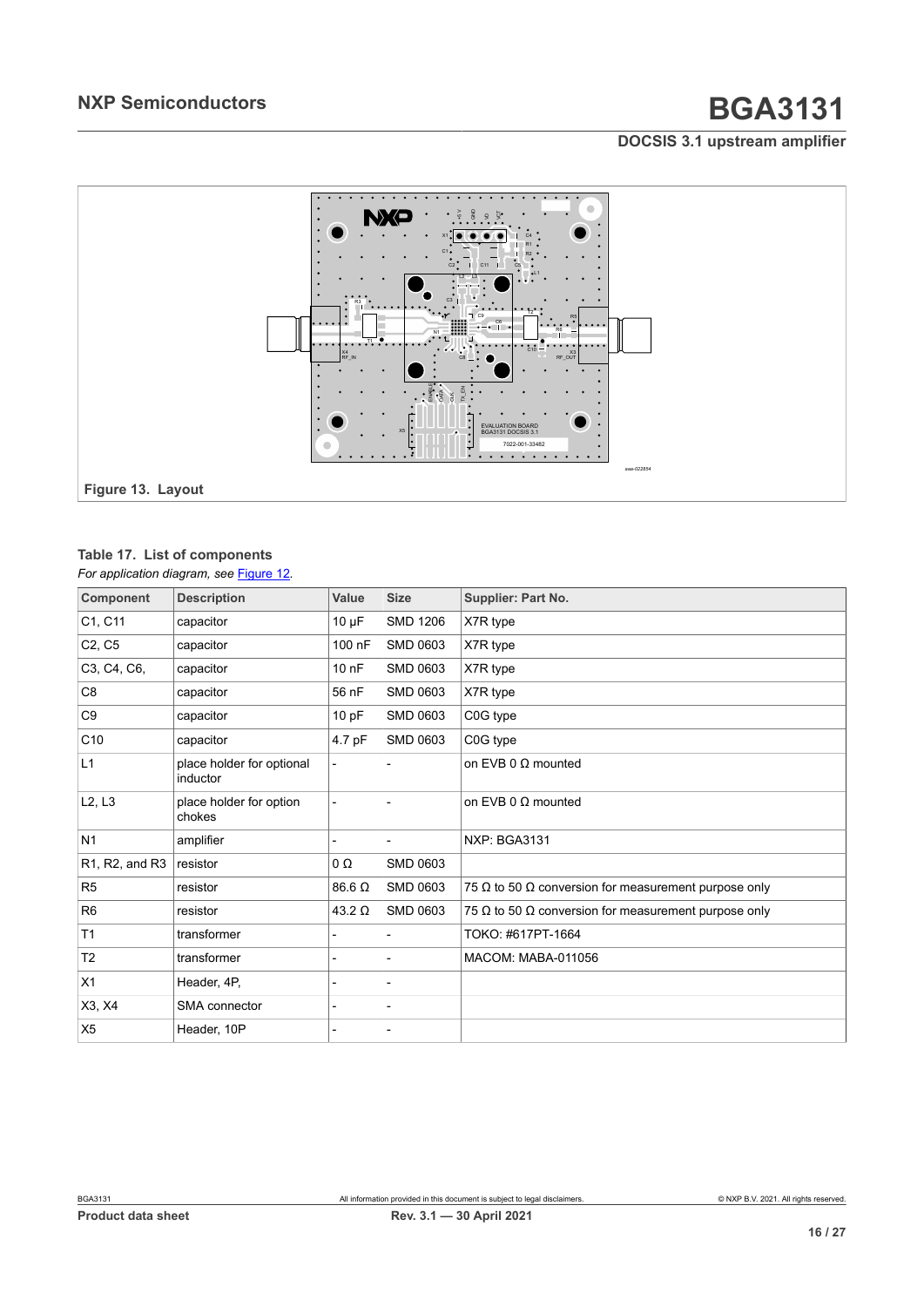# <span id="page-16-0"></span>**15 Graphics**

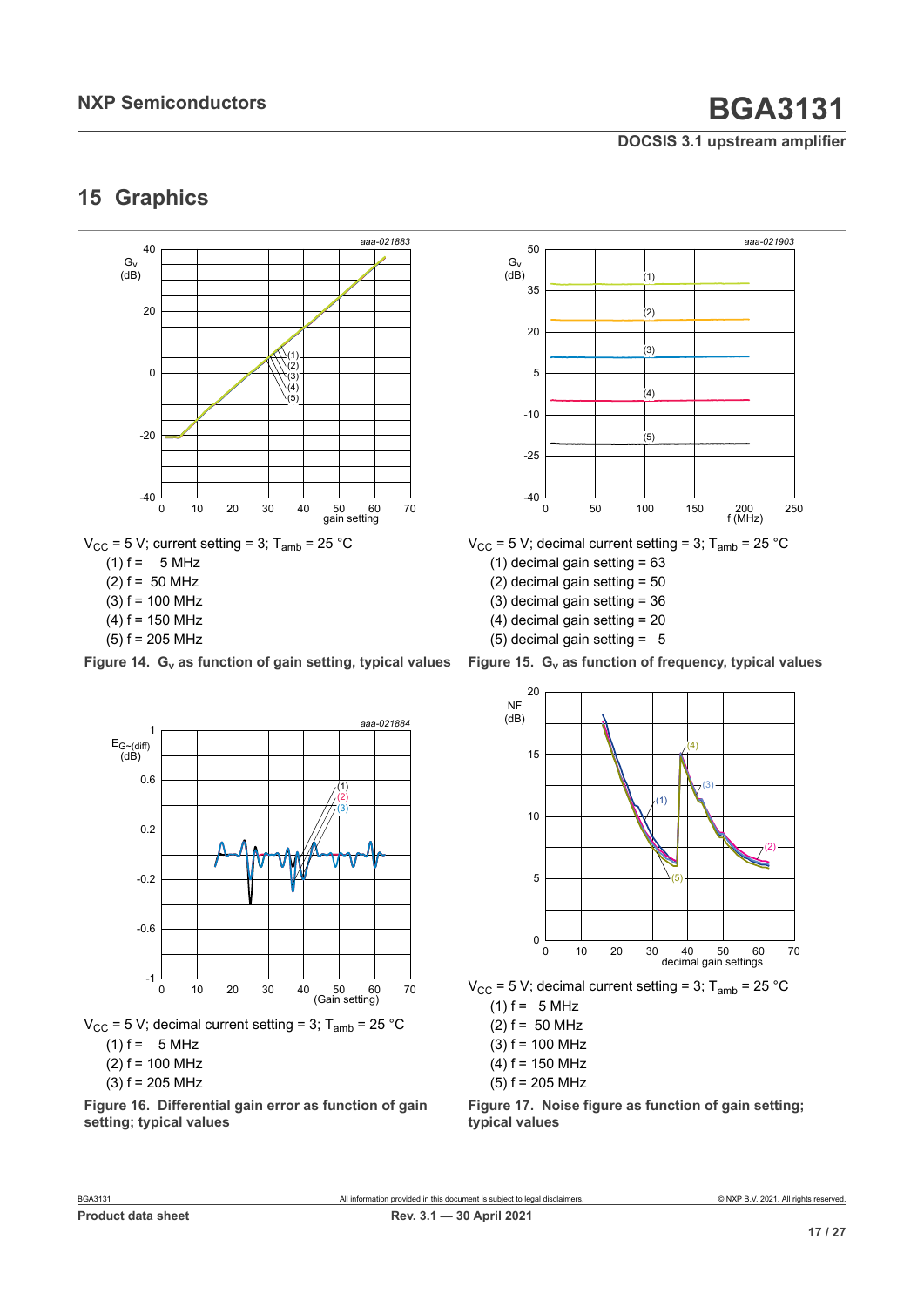

 $V_{CC}$  = 5 V; decimal current setting = 3; T<sub>amb</sub> = 25 °C;  $P_L$  = 68 dBmV;  $P_i$  = 31 dBmV, Fix Pin at 68 dBmV,

 $P_0$  = > lower gain setting

(1)  $T_{amb} = -40 °C$ 

- (2)  $T_{amb} = 25 °C$
- (3)  $T_{amb} = 85 °C$

**Figure 18. Second order harmonic level as a function of gain setting; typical values**



 $V_{\text{CC}}$  = 5 V; decimal current setting = 3;  $T_{\text{amb}}$  = 25 °C;  ${\sf P}_{\sf L}$  per tone = 65 dBmV,  ${\sf P}_{\sf i}$  per tone = 28 dBmV; 1 MHz tone space; Fix P<sub>i</sub> at 65 dBmV, P<sub>o</sub> / tone = > lower gain setting

- $(1) f = 5 MHz$
- $(2) f = 100 MHz$
- $(3)$  f = 204 MHz

**Figure 20. Third order intermodulation distortion as a function of gain setting; typical values**



 $V_{CC}$  = 5 V; decimal current setting = 3; T<sub>amb</sub> = 25 °C;  $P_L$  = 68 dBmV;  $P_i$  = 31 dBmV, Fix  $P_i$  at 68 dBmV,  $P_0$  = > lower gain setting

- (1)  $T_{amb} = -40 °C$
- 
- (2)  $T_{amb} = 25 °C$
- (3)  $T_{amb} = 85 °C$

**Figure 19. Third order harmonic level as a function of gain setting; typical values**



 $V_{CC}$  = 5 V; decimal current setting = 3;  $T_{amb}$  = 25 °C;  $P_L$  per tone = 65 dBmV,  $P_i$  per tone = 28 dBmV; 1 MHz tone space; Fix P<sub>i</sub> at 65 dBmV, P<sub>o</sub> / tone = > lower gain setting

(1)  $T_{amb}$  = -40  $^{\circ}$ C (2)  $T_{amb} = 25 °C$ (3)  $T_{amb} = 85 °C$ 

**Figure 21. Third order intermodulation distortion as a function of temperature; typical values**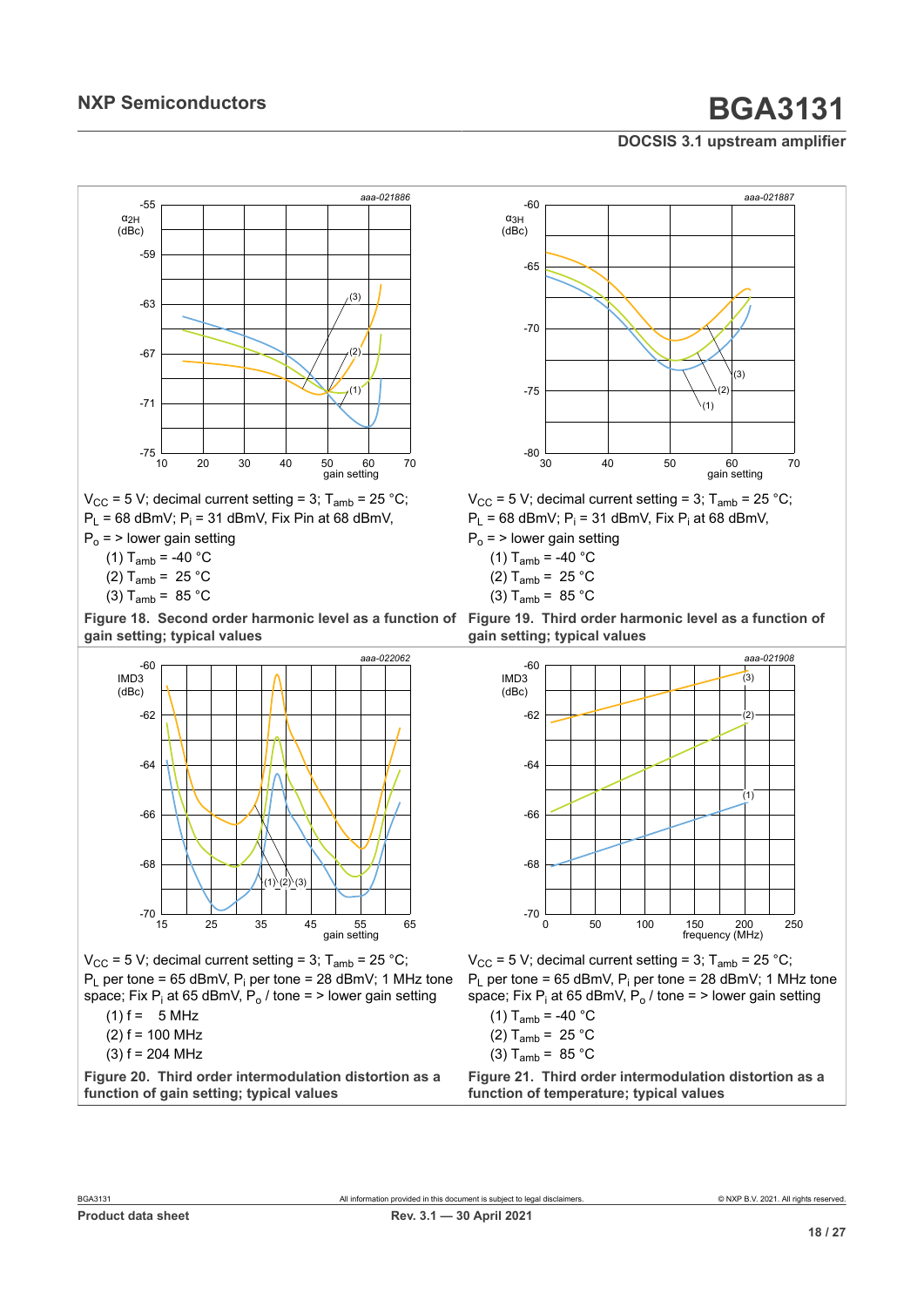<span id="page-18-0"></span>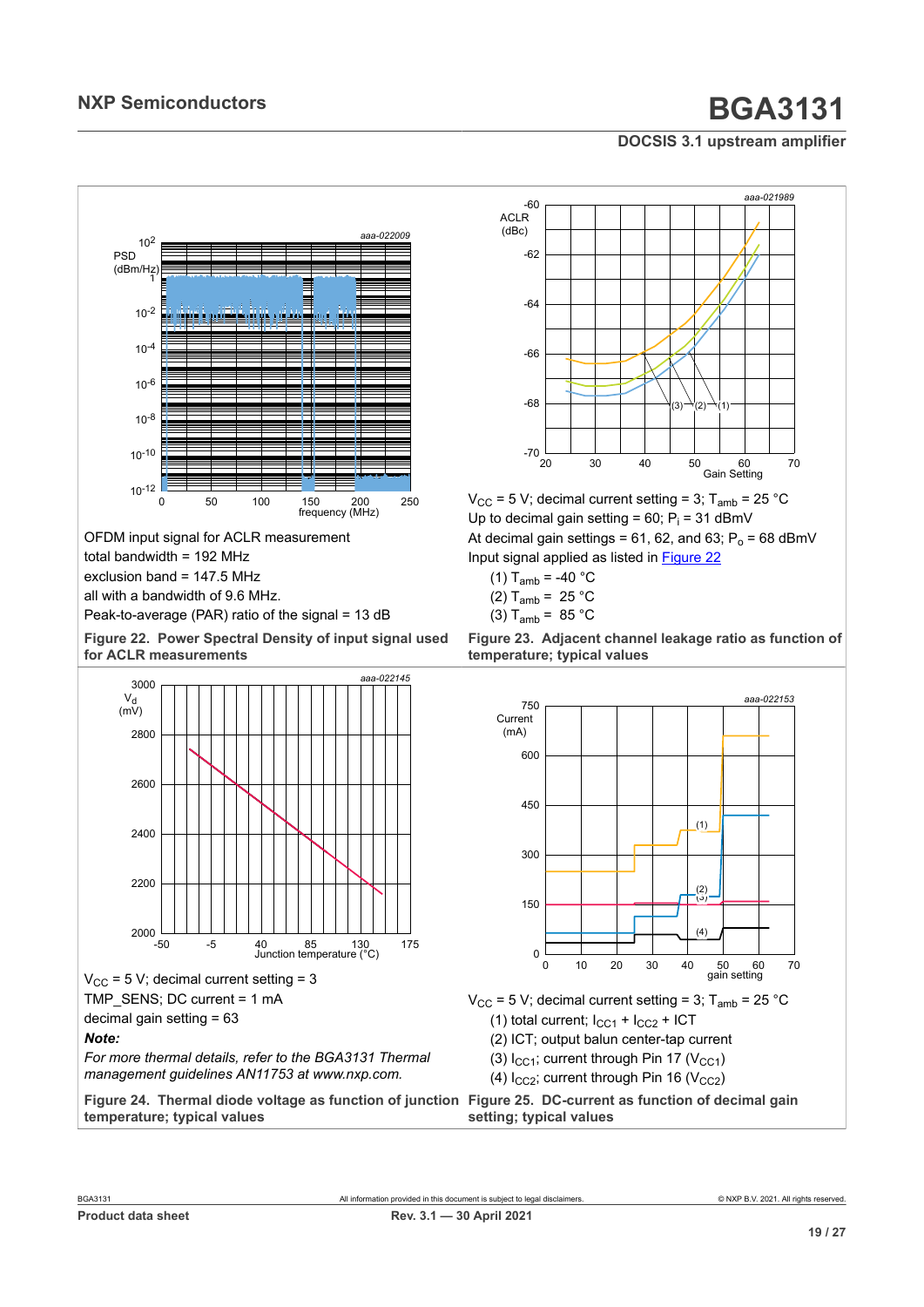# <span id="page-19-0"></span>**16 Package outline**

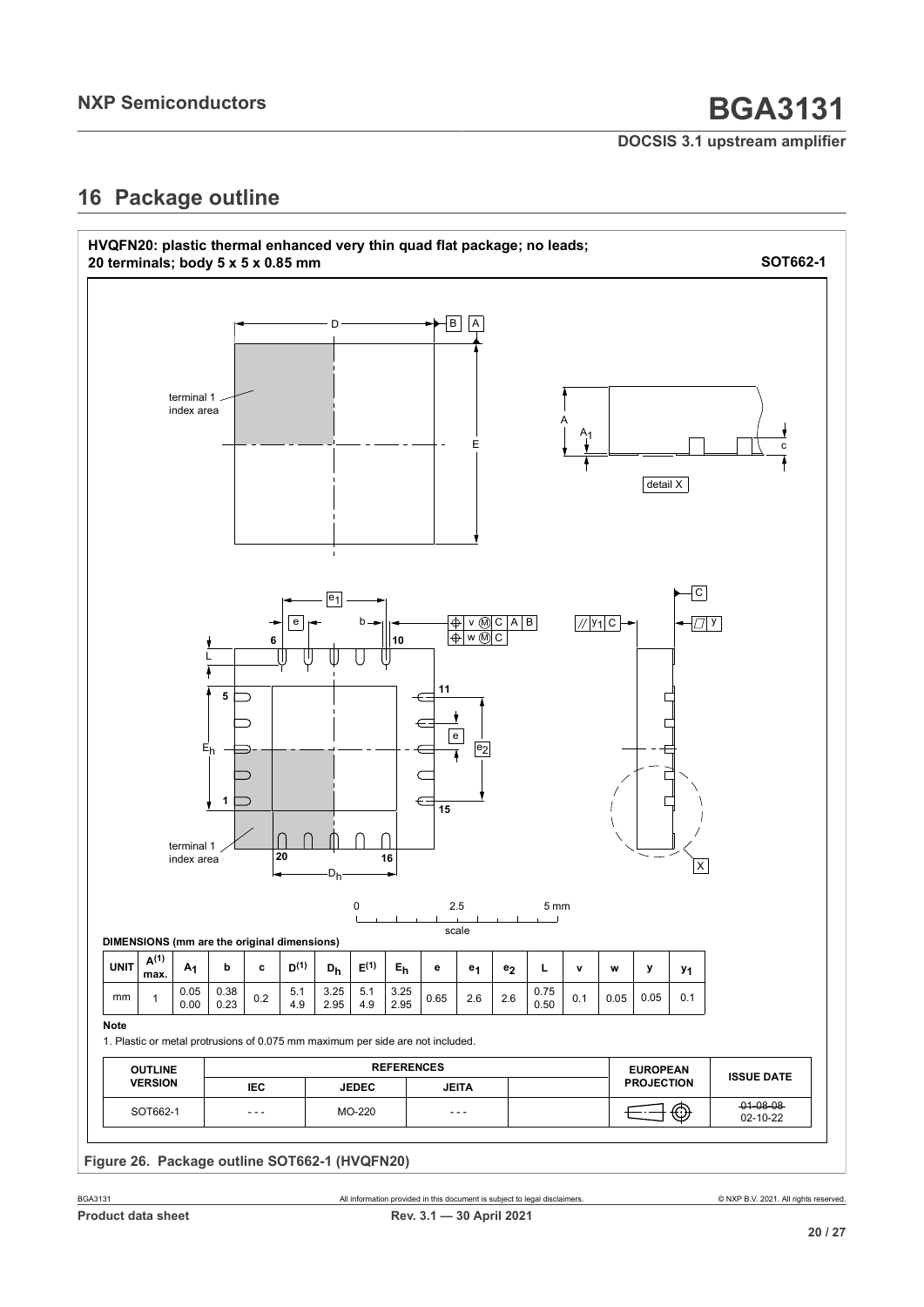# **16.1 Footprint and solder information**

<span id="page-20-0"></span>NXP recommends by default to apply the soldering and footprint guidelines as are released in POD SOT2013-2.

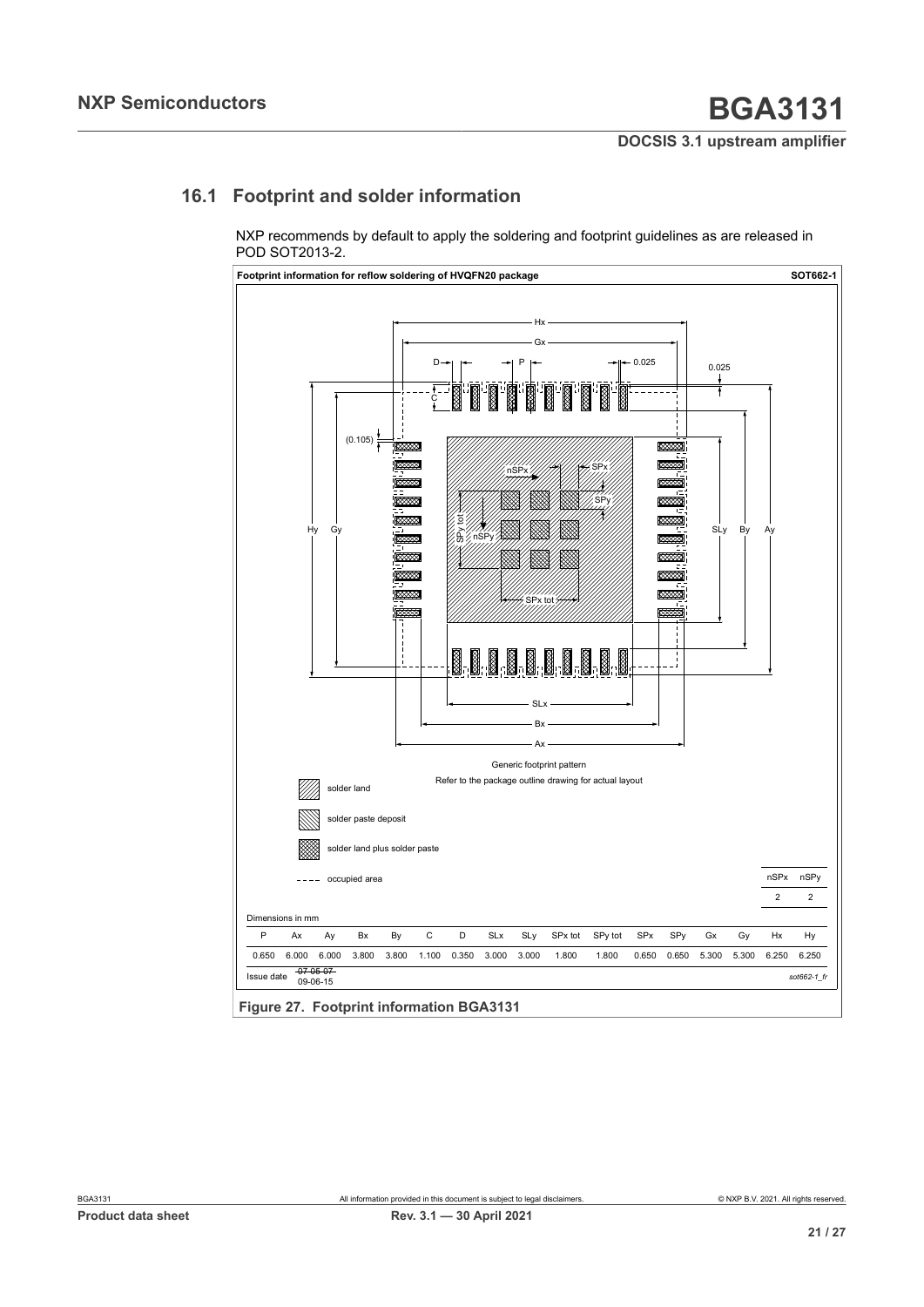# <span id="page-21-0"></span>**17 Handling information**

# <span id="page-21-1"></span>**17.1 Moisture sensitivity**

**Table 18. Moisture sensitivity level**

| <b>Test methodology</b> | <b>Class</b> |
|-------------------------|--------------|
| JESD-22-A113            | ⊺MSL         |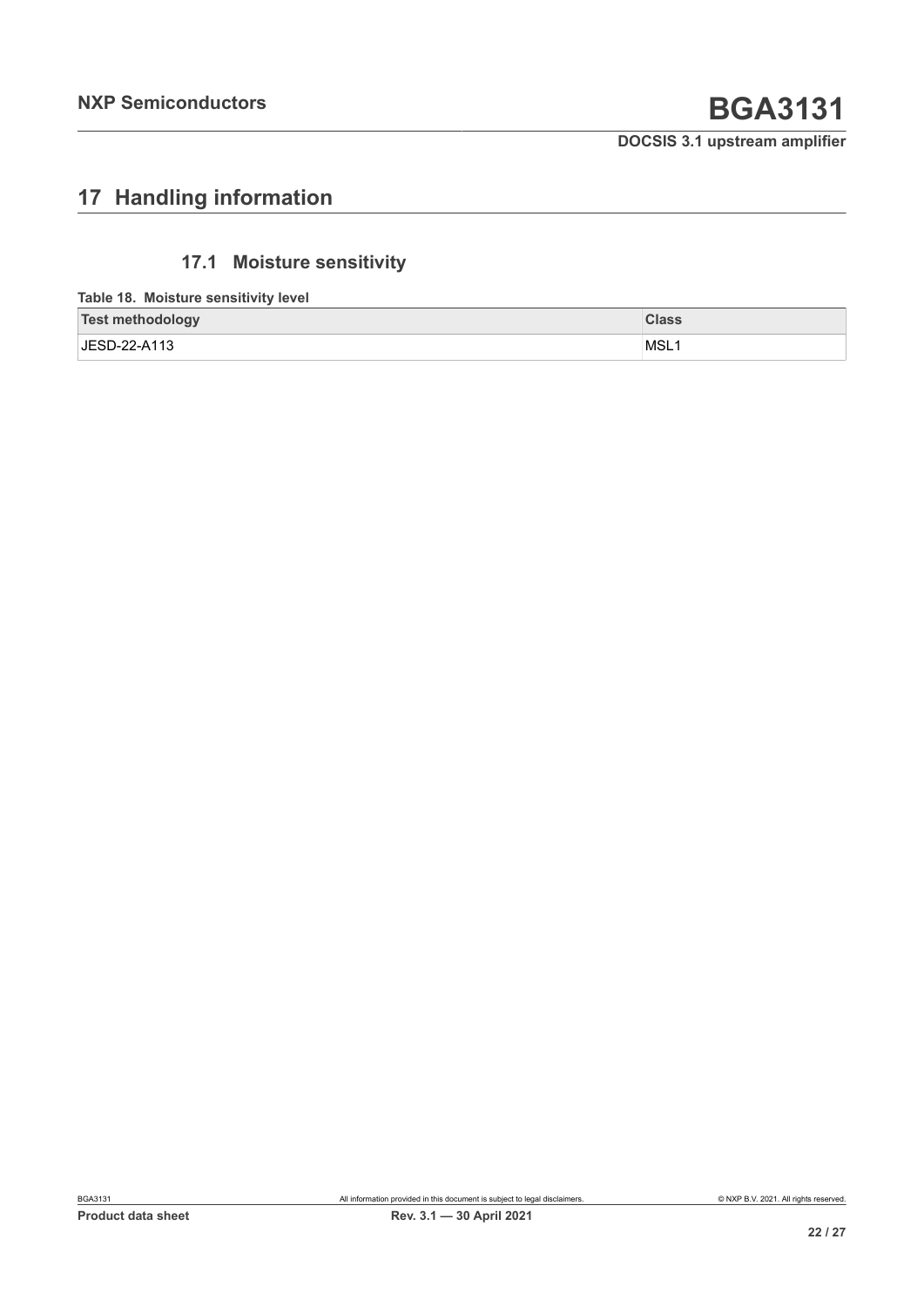## **17.2 ESD information**

## <span id="page-22-0"></span>**CAUTION**



This device is sensitive to ElectroStatic Discharge (ESD). Observe precautions for handling electrostatic sensitive devices. Such precautions are described in the *ANSI/ESD S20.20, IEC/ST 61340-5, JESD625-A* or equivalent standards.

# <span id="page-22-1"></span>**18 Abbreviations**

|                | <b>Table 19. Abbreviations</b>                  |  |  |  |  |
|----------------|-------------------------------------------------|--|--|--|--|
| <b>Acronym</b> | <b>Description</b>                              |  |  |  |  |
| ACLR           | adjacent channel leakage ratio                  |  |  |  |  |
| <b>CATV</b>    | community antenna television                    |  |  |  |  |
| <b>CW</b>      | continuous wave                                 |  |  |  |  |
| <b>DOCSIS</b>  | Data Over Cable Service Interface Specification |  |  |  |  |
| <b>ESD</b>     | electroStatic discharge                         |  |  |  |  |
| <b>HVQFN</b>   | heat sink very thin quad flat pack no leads     |  |  |  |  |
| <b>OFDM</b>    | orthogonal frequency division multiplexing      |  |  |  |  |
| <b>PAPR</b>    | peak-to-average power ratio                     |  |  |  |  |
| <b>SMA</b>     | subminiature version A                          |  |  |  |  |
| <b>RoHS</b>    | restriction of hazardous substances             |  |  |  |  |
| <b>SMD</b>     | surface-mounted device                          |  |  |  |  |
| ТX             | transmission                                    |  |  |  |  |
| <b>VGA</b>     | variable gain amplifier                         |  |  |  |  |
| VoIP           | voice over Internet protocol                    |  |  |  |  |

# <span id="page-22-2"></span>**19 Revision history**

### **Table 20. Revision history**

| Document ID      | Release date                                       | Data sheet status  | <b>Change notice</b> | Supersedes  |  |
|------------------|----------------------------------------------------|--------------------|----------------------|-------------|--|
| BGA3131 v.3      | 20210430                                           | Product data sheet | CIN 2021040571       | BGA3131 v.2 |  |
| $ $ modification | • updated the Revision history with the CIN number |                    |                      |             |  |
| BGA3131 v.3      | 20210301                                           | Product data sheet | <b>CIN</b>           | BGA3131 v.2 |  |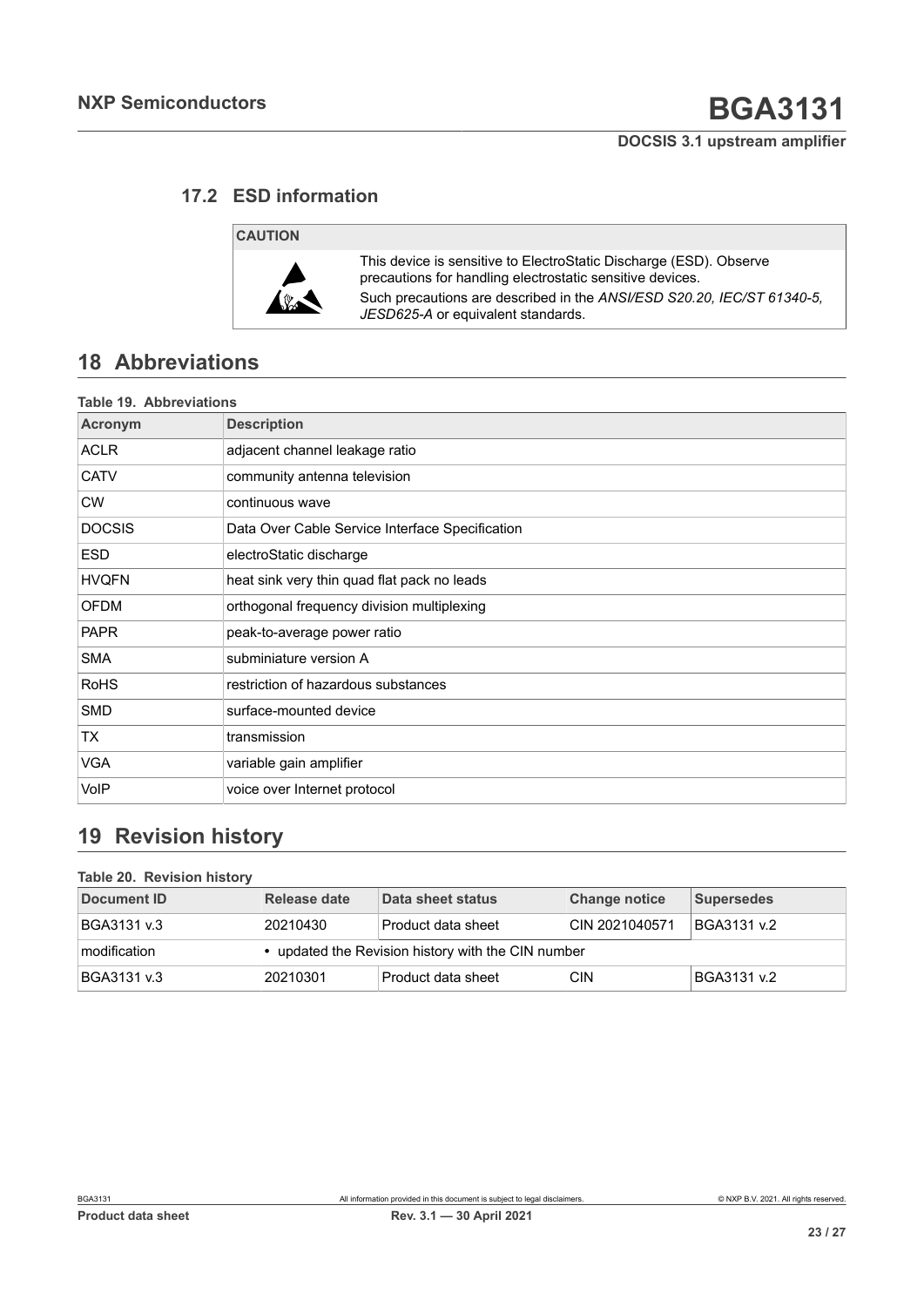| Release date                                                                                                                                                                                                                                                                                                                                                                                                                                                                                                                                                                                                                                                                                                                                                                                                                              | Data sheet status    | <b>Change notice</b>                                   | <b>Supersedes</b>                                                                                                                                     |  |  |
|-------------------------------------------------------------------------------------------------------------------------------------------------------------------------------------------------------------------------------------------------------------------------------------------------------------------------------------------------------------------------------------------------------------------------------------------------------------------------------------------------------------------------------------------------------------------------------------------------------------------------------------------------------------------------------------------------------------------------------------------------------------------------------------------------------------------------------------------|----------------------|--------------------------------------------------------|-------------------------------------------------------------------------------------------------------------------------------------------------------|--|--|
| • corrected conditions on IMD3, ACLR, second, and third harmonics<br>• added conditions to some graphics<br>• aligned the information in the Features and benefits with the Characteristic values for $\alpha_{2H}$ ,<br>$\alpha_{3H}$ , and IMD3<br>• changed the $T_{\text{case}}$ overall in the data sheet to $T_{\text{amb}}$<br>• changed value of C8 in the application schematic to 56 nF<br>• added orderable part number<br>• added marking code<br>• changed decoupling capacitor C8 (at $V_{CC2}$ ) in the application schematic from 10 nF to 56<br>nF. The value is changed to improve transient voltage behavior by using ferrite beads on<br>$V_{\text{CC}}$ lines<br>aligned the line number in the graphics with the number in the description and change the<br>$\bullet$<br>colors of the lines to the new NXP format |                      |                                                        |                                                                                                                                                       |  |  |
| 20201229                                                                                                                                                                                                                                                                                                                                                                                                                                                                                                                                                                                                                                                                                                                                                                                                                                  | Product data sheet   |                                                        | BGA3131 v.1                                                                                                                                           |  |  |
|                                                                                                                                                                                                                                                                                                                                                                                                                                                                                                                                                                                                                                                                                                                                                                                                                                           |                      |                                                        |                                                                                                                                                       |  |  |
| 20160513                                                                                                                                                                                                                                                                                                                                                                                                                                                                                                                                                                                                                                                                                                                                                                                                                                  | Product data sheet   |                                                        | BGA3131 v.2                                                                                                                                           |  |  |
| • changed Preliminary Rev.2 to Product data sheet Rev.1<br>• corrected the data on $\alpha_{2H}$ , $\alpha_{3H}$ , IMD3                                                                                                                                                                                                                                                                                                                                                                                                                                                                                                                                                                                                                                                                                                                   |                      |                                                        |                                                                                                                                                       |  |  |
| BGA3131 v.1<br>Preliminary data sheet                                                                                                                                                                                                                                                                                                                                                                                                                                                                                                                                                                                                                                                                                                                                                                                                     |                      |                                                        |                                                                                                                                                       |  |  |
|                                                                                                                                                                                                                                                                                                                                                                                                                                                                                                                                                                                                                                                                                                                                                                                                                                           |                      |                                                        |                                                                                                                                                       |  |  |
| <tbd></tbd>                                                                                                                                                                                                                                                                                                                                                                                                                                                                                                                                                                                                                                                                                                                                                                                                                               | Objective data sheet |                                                        | $\blacksquare$                                                                                                                                        |  |  |
|                                                                                                                                                                                                                                                                                                                                                                                                                                                                                                                                                                                                                                                                                                                                                                                                                                           |                      | Modification: From objective to Preliminary data sheet | • aligned the description above the Quick reference tables and Characteristic tables<br>• overrules existing Product data sheet rev. 1 of 13 May 2016 |  |  |

### **Table 20. Revision history***...continued*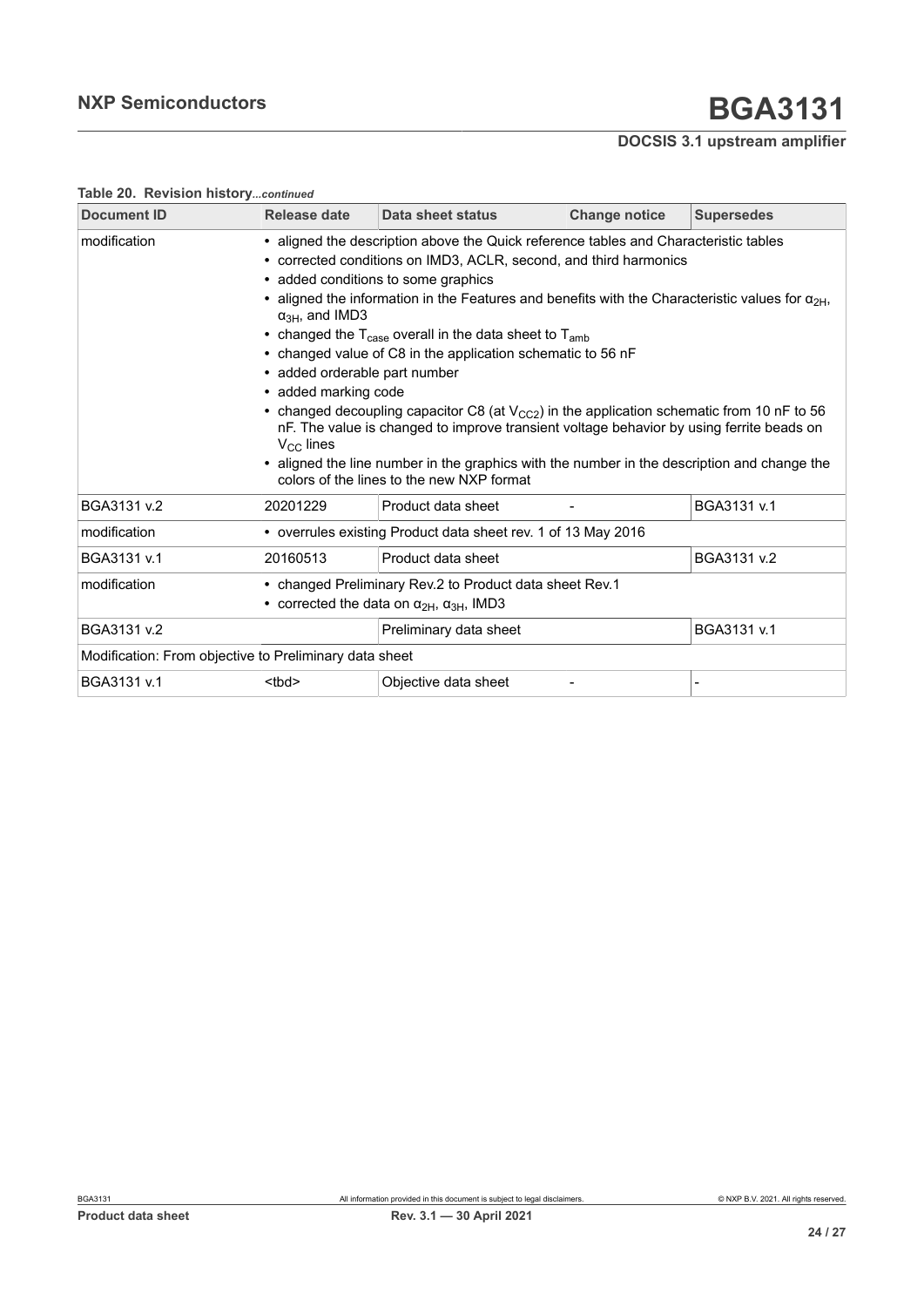# <span id="page-24-0"></span>**20 Legal information**

## **20.1 Data sheet status**

| Document status <sup>[1][2]</sup> | Product status <sup>[3]</sup> | <b>Definition</b>                                                                        |
|-----------------------------------|-------------------------------|------------------------------------------------------------------------------------------|
| Objective [short] data sheet      | Development                   | This document contains data from the objective specification for product<br>development. |
| Preliminary [short] data sheet    | Qualification                 | This document contains data from the preliminary specification.                          |
| Product [short] data sheet        | Production                    | This document contains the product specification.                                        |

[1] Please consult the most recently issued document before initiating or completing a design.<br>[2] The term 'short data sheet' is explained in section "Definitions".

t :<br>[2] The term 'short data sheet' is explained in section "Definitions".<br>[3] The product status of device(s) described in this document may

The product status of device(s) described in this document may have changed since this document was published and may differ in case of multiple devices. The latest product status information is available on the Internet at URL http://www.nxp.com.

## **20.2 Definitions**

**Draft** — A draft status on a document indicates that the content is still under internal review and subject to formal approval, which may result in modifications or additions. NXP Semiconductors does not give any representations or warranties as to the accuracy or completeness of information included in a draft version of a document and shall have no liability for the consequences of use of such information.

**Short data sheet** — A short data sheet is an extract from a full data sheet with the same product type number(s) and title. A short data sheet is intended for quick reference only and should not be relied upon to contain detailed and full information. For detailed and full information see the relevant full data sheet, which is available on request via the local NXP Semiconductors sales office. In case of any inconsistency or conflict with the short data sheet, the full data sheet shall prevail.

**Product specification** — The information and data provided in a Product data sheet shall define the specification of the product as agreed between NXP Semiconductors and its customer, unless NXP Semiconductors and customer have explicitly agreed otherwise in writing. In no event however, shall an agreement be valid in which the NXP Semiconductors product is deemed to offer functions and qualities beyond those described in the Product data sheet.

## **20.3 Disclaimers**

**Limited warranty and liability** — Information in this document is believed to be accurate and reliable. However, NXP Semiconductors does not give any representations or warranties, expressed or implied, as to the accuracy or completeness of such information and shall have no liability for the consequences of use of such information. NXP Semiconductors takes no responsibility for the content in this document if provided by an information source outside of NXP Semiconductors. In no event shall NXP Semiconductors be liable for any indirect, incidental, punitive, special or consequential damages (including - without limitation - lost profits, lost savings, business interruption, costs related to the removal or replacement of any products or rework charges) whether or not such damages are based on tort (including negligence), warranty, breach of contract or any other legal theory. Notwithstanding any damages that customer might incur for any reason whatsoever, NXP Semiconductors' aggregate and cumulative liability towards customer for the products described herein shall be limited in accordance with the Terms and conditions of commercial sale of NXP **Semiconductors** 

**Right to make changes** — NXP Semiconductors reserves the right to make changes to information published in this document, including without limitation specifications and product descriptions, at any time and without

notice. This document supersedes and replaces all information supplied prior to the publication hereof.

**Suitability for use** — NXP Semiconductors products are not designed, authorized or warranted to be suitable for use in life support, life-critical or safety-critical systems or equipment, nor in applications where failure or malfunction of an NXP Semiconductors product can reasonably be expected to result in personal injury, death or severe property or environmental damage. NXP Semiconductors and its suppliers accept no liability for inclusion and/or use of NXP Semiconductors products in such equipment or applications and therefore such inclusion and/or use is at the customer's own risk.

**Applications** — Applications that are described herein for any of these products are for illustrative purposes only. NXP Semiconductors makes no representation or warranty that such applications will be suitable for the specified use without further testing or modification. Customers are responsible for the design and operation of their applications and products using NXP Semiconductors products, and NXP Semiconductors accepts no liability for any assistance with applications or customer product design. It is customer's sole responsibility to determine whether the NXP Semiconductors product is suitable and fit for the customer's applications and products planned, as well as for the planned application and use of customer's third party customer(s). Customers should provide appropriate design and operating safeguards to minimize the risks associated with their applications and products. NXP Semiconductors does not accept any liability related to any default, damage, costs or problem which is based on any weakness or default in the customer's applications or products, or the application or use by customer's third party customer(s). Customer is responsible for doing all necessary testing for the customer's applications and products using NXP Semiconductors products in order to avoid a default of the applications and the products or of the application or use by customer's third party customer(s). NXP does not accept any liability in this respect.

**Limiting values** — Stress above one or more limiting values (as defined in the Absolute Maximum Ratings System of IEC 60134) will cause permanent damage to the device. Limiting values are stress ratings only and (proper) operation of the device at these or any other conditions above those given in the Recommended operating conditions section (if present) or the Characteristics sections of this document is not warranted. Constant or repeated exposure to limiting values will permanently and irreversibly affect the quality and reliability of the device.

**Terms and conditions of commercial sale** — NXP Semiconductors products are sold subject to the general terms and conditions of commercial sale, as published at http://www.nxp.com/profile/terms, unless otherwise agreed in a valid written individual agreement. In case an individual agreement is concluded only the terms and conditions of the respective agreement shall apply. NXP Semiconductors hereby expressly objects to applying the customer's general terms and conditions with regard to the purchase of NXP Semiconductors products by customer.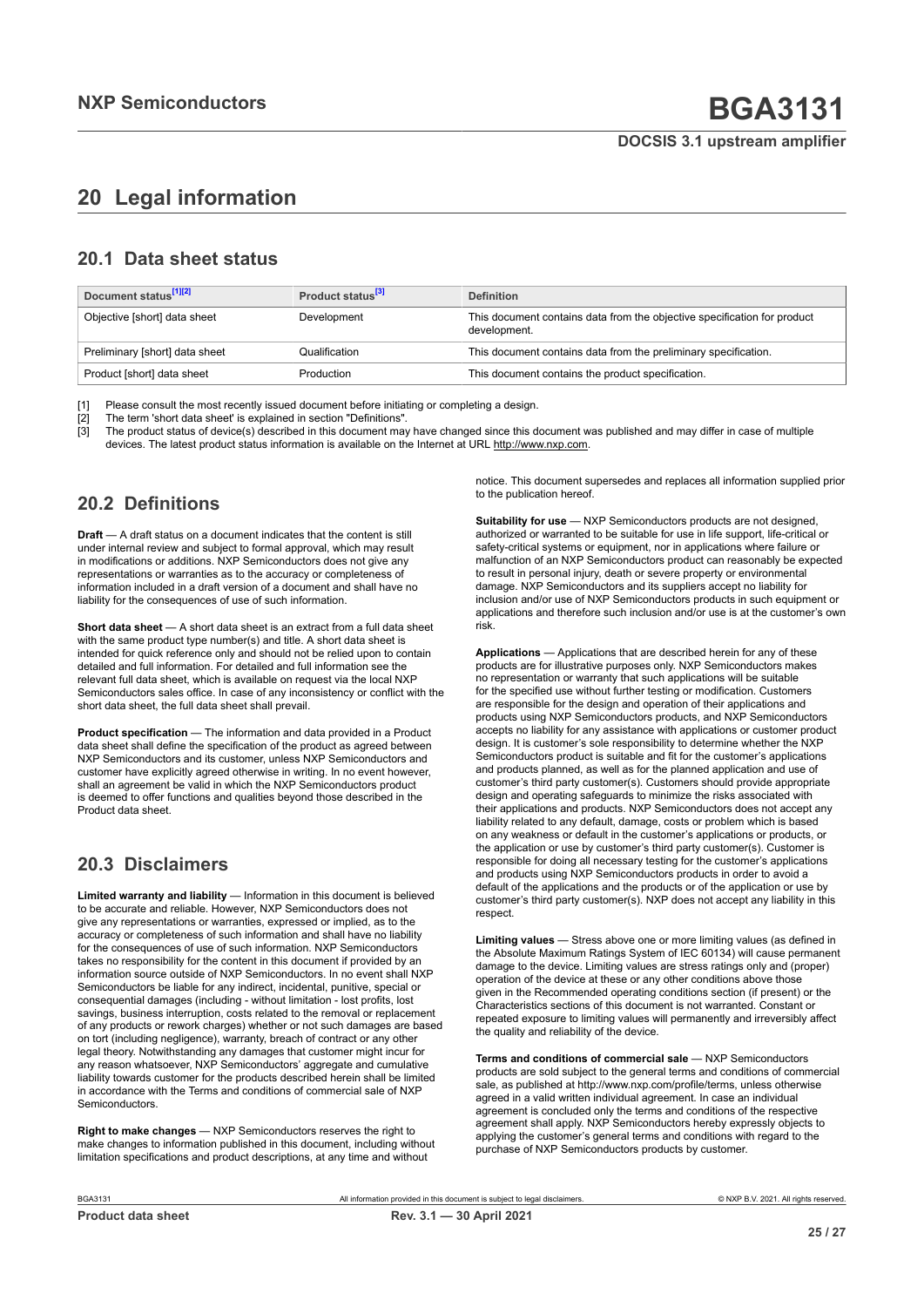**No offer to sell or license** — Nothing in this document may be interpreted or construed as an offer to sell products that is open for acceptance or the grant, conveyance or implication of any license under any copyrights, patents or other industrial or intellectual property rights.

**Quick reference data** — The Quick reference data is an extract of the product data given in the Limiting values and Characteristics sections of this document, and as such is not complete, exhaustive or legally binding.

**Export control** — This document as well as the item(s) described herein may be subject to export control regulations. Export might require a prior authorization from competent authorities.

**Non-automotive qualified products** — Unless this data sheet expressly states that this specific NXP Semiconductors product is automotive qualified, the product is not suitable for automotive use. It is neither qualified nor tested in accordance with automotive testing or application requirements. NXP Semiconductors accepts no liability for inclusion and/or use of nonautomotive qualified products in automotive equipment or applications. In the event that customer uses the product for design-in and use in automotive applications to automotive specifications and standards, customer (a) shall use the product without NXP Semiconductors' warranty of the product for such automotive applications, use and specifications, and (b) whenever customer uses the product for automotive applications beyond NXP Semiconductors' specifications such use shall be solely at customer's own risk, and (c) customer fully indemnifies NXP Semiconductors for any liability, damages or failed product claims resulting from customer design and use of the product for automotive applications beyond NXP Semiconductors' standard warranty and NXP Semiconductors' product specifications.

**Translations** — A non-English (translated) version of a document is for reference only. The English version shall prevail in case of any discrepancy between the translated and English versions.

**Security** — Customer understands that all NXP products may be subject to unidentified or documented vulnerabilities. Customer is responsible for the design and operation of its applications and products throughout their lifecycles to reduce the effect of these vulnerabilities on customer's applications and products. Customer's responsibility also extends to other open and/or proprietary technologies supported by NXP products for use in customer's applications. NXP accepts no liability for any vulnerability. Customer should regularly check security updates from NXP and follow up appropriately. Customer shall select products with security features that best meet rules, regulations, and standards of the intended application and make the ultimate design decisions regarding its products and is solely responsible for compliance with all legal, regulatory, and security related requirements concerning its products, regardless of any information or support that may be provided by NXP. NXP has a Product Security Incident Response Team (PSIRT) (reachable at PSIRT@nxp.com) that manages the investigation, reporting, and solution release to security vulnerabilities of NXP products.

## **20.4 Trademarks**

Notice: All referenced brands, product names, service names and trademarks are the property of their respective owners.

**NXP** — wordmark and logo are trademarks of NXP B.V.